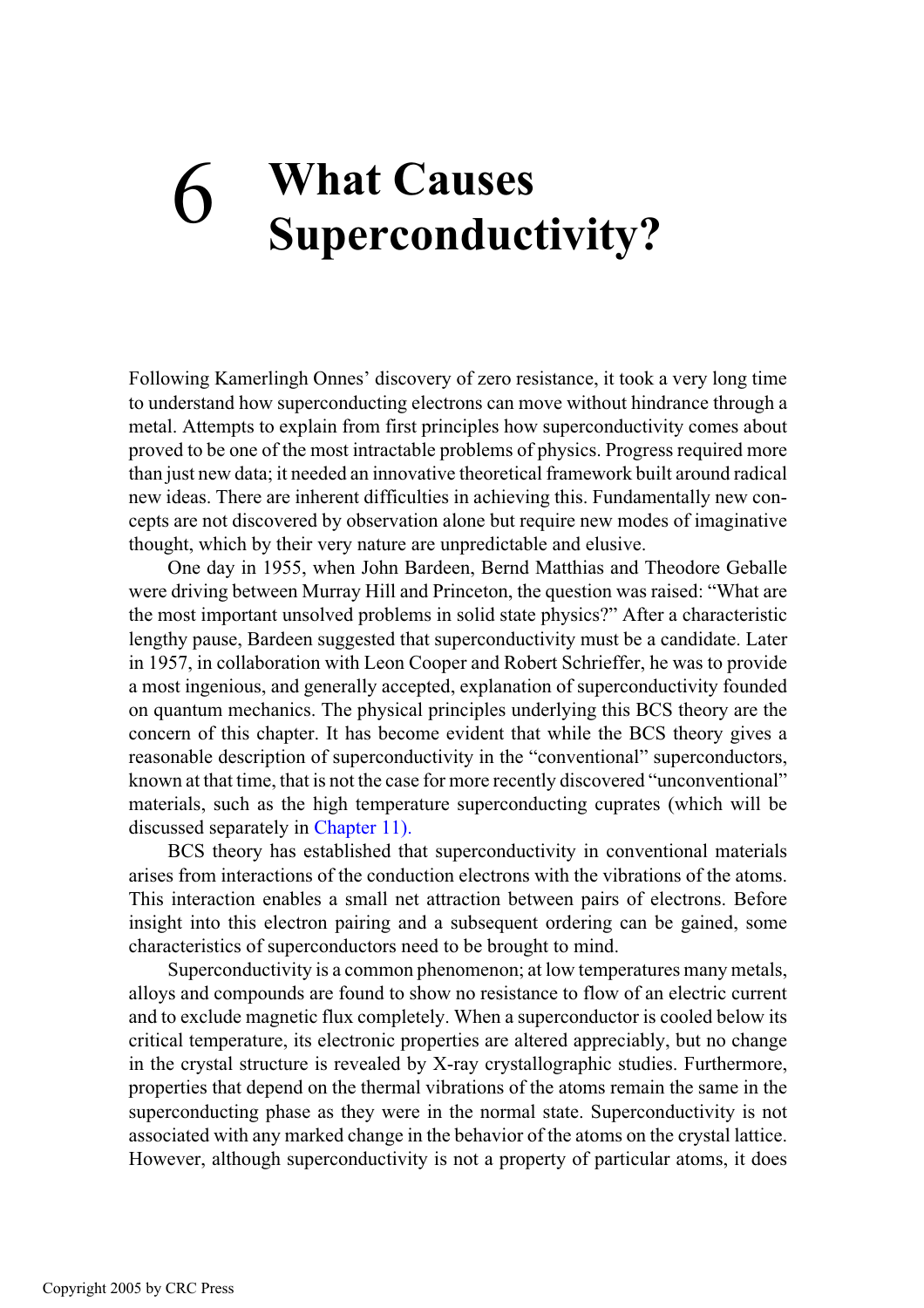depend on their arrangement. For example white, metallic tin is a superconductor but grey, semiconducting tin is not. Another of the many examples illustrating an involvement of the atomic arrangement is that while the usual semimetallic form of bismuth is not superconducting, even at a temperature as low as  $10^{-2}$ K, several of its crystalline forms, which can be obtained under high pressure, are. Although the atomic arrangement is important, it need not be regular in the crystalline sense; even some glassy materials can become superconducting. For example, bismuth when condensed onto a cold finger surface at 4K forms an amorphous film; in this form it is superconducting. Amorphous metals have recently become very important materials. Alloys can be frozen in an amorphous state by cooling them extremely quickly from the melt; some are superconductors.

The conduction electrons themselves must be responsible for the superconducting behavior. A feature which illustrates an important characteristic of these superconducting electrons is that the transition from the normal to the superconducting state is very sharp: in pure, strain-free single crystals it takes place within a temperature range as small as  $10^{-3}$ K. This could only happen, if the electrons in a superconductor become condensed into a coherent, ordered state, which extends over long distances compared with the distances between the atoms. If this were not so, then any local variations from collective action between the electrons would broaden the transition over a much wider temperature range. A superconductor is more ordered than the normal metal; this means that it has a lower entropy, the parameter that measures the amount of disorder in a system. In an analogous way, the entropy of a solid is lower than that of a liquid at the same temperature; solids are more ordered than liquids. A crucial conclusion follows. When a material goes superconducting, the superconducting electrons must be condensed into an ordered state. To understand how this happens, we need to know how the electrons interact with each other to form this ordered state. That mechanism is the essence of the BCS model.

### **The Isotope Effect**

In the search for the nature of the interaction that binds the electrons together, there was a key question to answer. How do the atoms or their arrangement in a solid assist in the development of superconductivity? An important clue to the form of the way in which they interact with the electrons came from experimental observations in 1950 that the critical temperature  $T_c$  depends on the isotopic mass  $M$  of the atoms comprising a sample. Many elements can have nuclei having different numbers of neutrons and so have different masses. These isotopes of a given element have identical electronic structure and chemical properties. If the atoms are involved, then changing their mass might be expected to have an effect on superconducting properties. Kamerlingh Onnes himself had looked at this possibility as early as 1922. At that time there were available to him two naturally occurring forms of lead (Pb) having different masses; the more abundant, with an atomic mass *M* of 207.2, comes from non-radioactive ores, the other from uranium (U) derived lead has a mass *M* of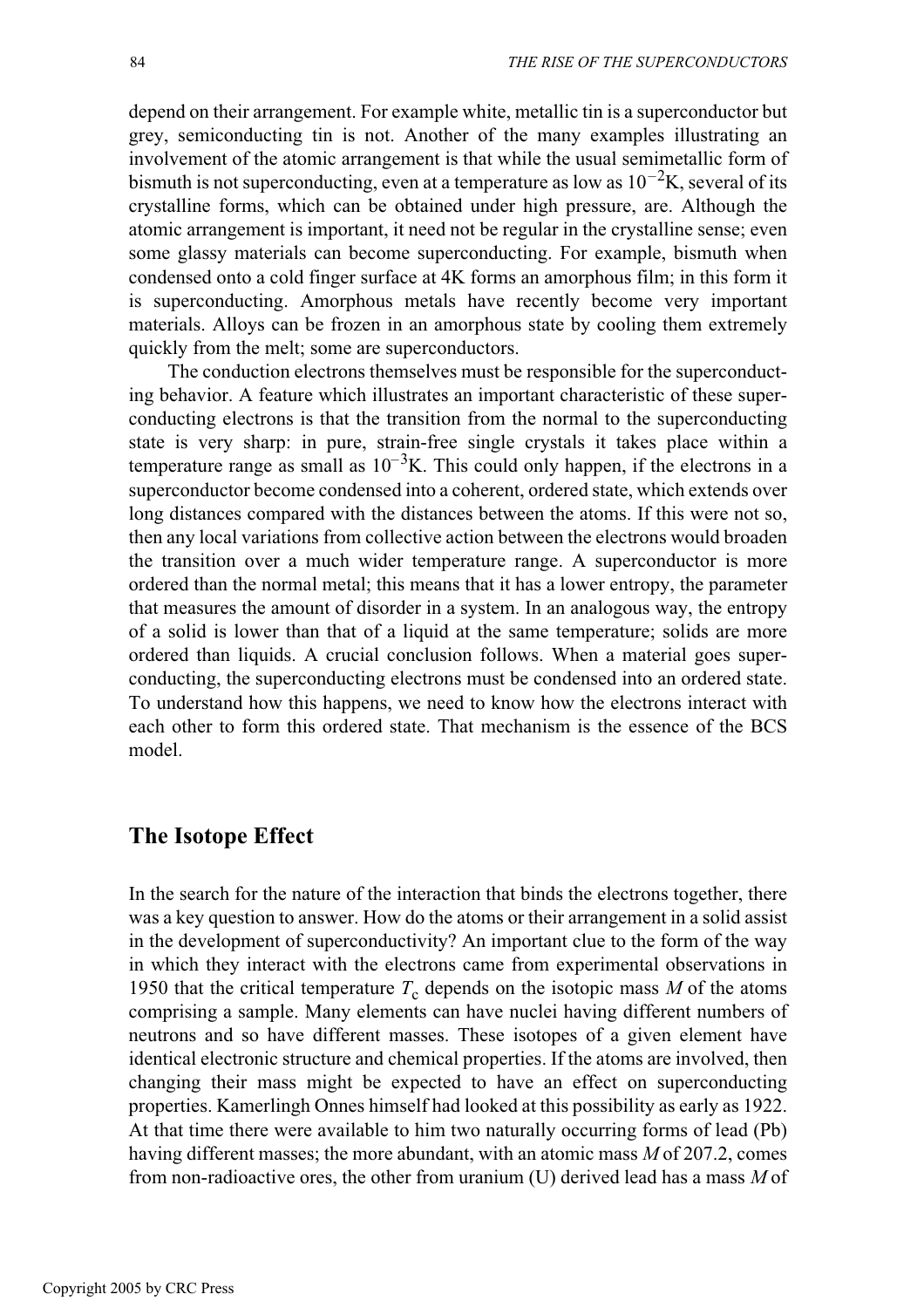206. These two forms of lead differ in mass because they are made from different mixtures of isotopes. In those early days the sensitivity of Onnes' measuring equipment was not good enough to enable him to detect any difference between the superconducting transition temperatures  $T<sub>c</sub>$  of specimens containing different amounts of lead isotopes. Later experiments made by others, again using lead, were also unable to detect an effect of atomic mass on transition temperature  $T_c$ . However with the development of nuclear reactors after World War II, it became possible to make artificial isotopes in sizeable quantities and in turn samples having wider mass differences; at last experiments could be carried out which were able to detect the effect of the atomic mass on transition temperature  $T_c$ . The required high sensitivity of measuring temperature is illustrated by the fact that for mercury  $T_c$  varies only from 4.185K to 4.146K as the atomic mass is changed from 199.5 to 203.4.

The measurements made on mercury samples having different isotopic masses, and later on lead and tin, showed that the superconducting transition temperature  $T_c$ is proportional to the inverse square root of the atomic mass  $M$  (that is  $T_c$  is equal to a constant divided by  $\sqrt{M}$ ). Therefore the critical temperature of a sample composed of lighter isotopes is higher than that for a sample of heavier isotopic mass. Changing the isotopic mass alters neither the number nor the configuration of the orbital electrons. This *isotope effect* shows that the critical temperature  $T_c$  does depend upon the mass of the nuclei, and so the vibrating atoms must be involved directly in the mechanism which causes superconductivity. The argument is greatly strengthened by the fact that the frequency of atomic vibrations in a solid is also inversely proportional to the square root ( $\sqrt{M}$ ) of the nuclear mass: this correlation strongly suggests that the lattice vibrations must play an important role in the process leading to the formation of the superconducting state.

It is firmly established that the electron–lattice interaction plays a central role in the mechanism of superconductivity in conventional materials. Now at low temperatures, the lattice vibrations, which carry heat or sound, are quantized into discrete energy packets called phonons (from the Greek *phonos* for sound). It is usual to talk about the electron–phonon interaction. In 1950, Herbert Fröhlich from Liverpool University, yet another émigré from Nazi Germany, first tried to produce a theory of the superconducting state based on electron–phonon interactions, which yielded the isotope effect but failed to predict other superconducting properties. Fröhlich realized that electron–phonon interactions could explain the paradox that those elements that are the best conductors of electricity (copper, silver and gold) do not become superconductors even at temperatures as low as  $10^{-3}$  while poorer conductors like lead ( $T_c = 7.2$ K) and niobium ( $T_c = 9.5$ K) have the highest transition temperatures of the elements. A strong electron–phonon interaction results in a high scattering level of electrons by the thermal vibrations and hence comparatively poor conductivity – but it does enhance the likelihood of superconductivity. By contrast the noble metals copper, silver and gold are good conductors because the scattering of electrons by phonons is weak – so weak an interaction that in fact it precludes them from being superconducting. A somewhat similar approach to constructing a theory based on electron–phonon interactions made independently in 1950 by Bardeen at the University of Urbana, Illinois in the U.S. also ran into difficulties. Fresh ideas were needed.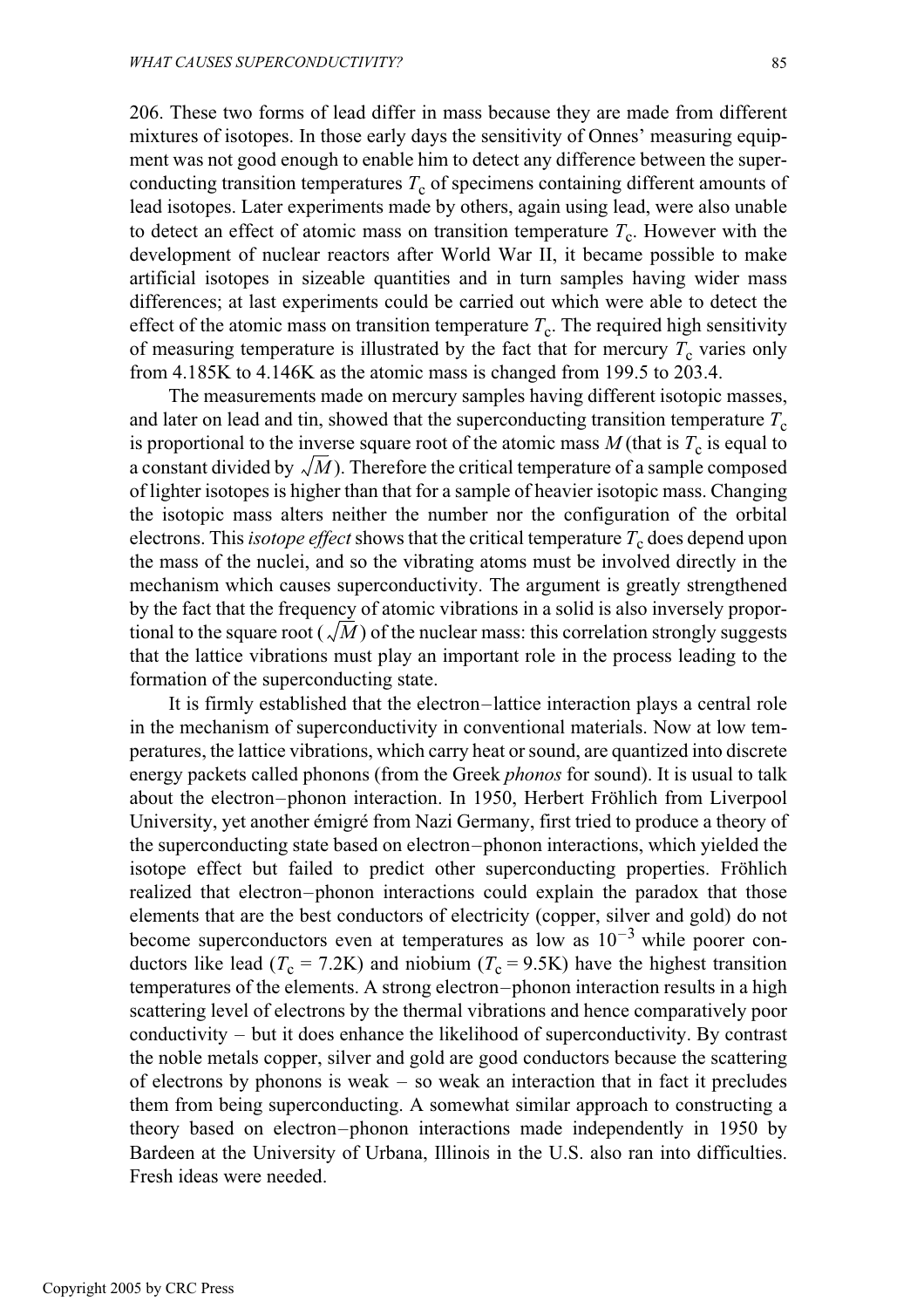## **Working Towards a Successful Theory**

The next crucial step towards an acceptable explanation of how superconductivity occurs at the microscopic level was made in 1956 by Leon Cooper – guided by Bardeen. The crucial realization is that superconductivity is associated with a bound pair of electrons, each having equal but opposite spin and angular momentum, travelling through the metal. Building on this idea, Bardeen, Cooper and Schrieffer, working at the University of Urbana, Illinois, produced a theory in which superconductivity is considered to arise from the presence of these "Cooper pairs". Of the three men, John Bardeen was by far the most senior and eminent. For much of his scientific career he had been intrigued by superconductivity. He recognized that a complete theory required the use of more sophisticated techniques such as quantum field theory, which was then just beginning to be introduced. To develop the required expertise, he had attracted Cooper, an expert in this area, to Urbana in 1955. Together with J. Robert Schrieffer, who had arrived at Illinois in 1953 as a graduate student from MIT, Bardeen and Cooper began a comprehensive assault on developing a microscopic theory of superconductivity. They were spurred on by the realization of competition from several other physicists studying the same problem, among them Richard Feynman, one of the most innovative and inspirational theoreticians of his generation.

Towards the end of 1956, success for the three seemed to be as far away as ever and Schrieffer confided in Bardeen that he was beginning to turn his efforts towards other more tractable problems. After all scientific progress is made by working on soluble problems! At the time, Bardeen was about to travel to Stockholm to receive the Nobel Prize for physics for the invention of the transistor. He received this award jointly with Walther Brattain and William Shockley for work that the three of them had carried out at the Bell Telephone Laboratories in Murray Hill, New Jersey in the late 1940s. Bardeen encouraged Schrieffer to continue with the superconductivity problem since he felt that they were close to success. The turning point came early in 1957 when they managed to deduce what is known as the correct ground state wave function for the superconducting electrons. This was followed by a frantic effort on the part of all three men as the details of the theory were worked out. After a preliminary note submitted to the journal *Physical Review* in February 1957, they worked on a much more substantial paper which appeared in the same journal in October of that year. This second paper, elegantly written and comprehensive, has become one of the classic papers of condensed matter physics, widely quoted and influential. The BCS theory accounted for many of the experimental observations, such as the existence of an energy gap  $2\Delta(0)$  between the superconducting and normal states. A large number of experiments have confirmed this predicted value of the energy gap in the conventional superconductors. Recognition of the significance of their work came with the award of the 1972 Nobel Prize in Physics to Bardeen, Cooper and Schrieffer. For John Bardeen this was his second Nobel Prize in Physics, the only person ever to be so honored. For one person to develop the theory of both semiconductors and superconductors is a truly remarkable intellectual achievement and places Bardeen among the greatest physicists of the twentieth century.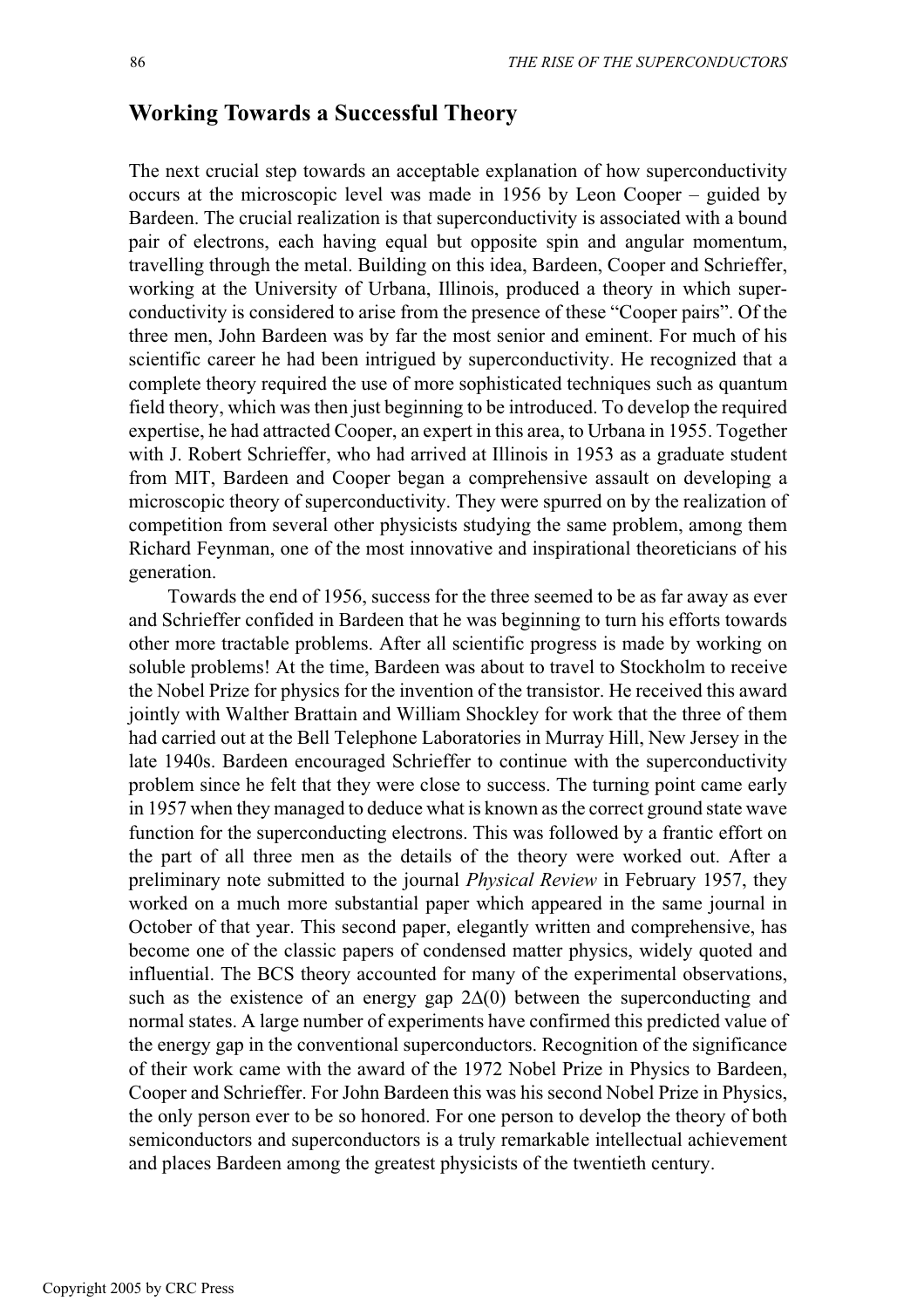In the next section the physical principles, which underlie the BCS theory are described in more detail. This requires a more theoretical argument; if this is not your scene at all, and you are happy with accepting the fact that exchanging phonons (heat) can hold a pair of electrons together then do not bother to read the accompanying boxes!

## **Physical Principles of the BCS Theory**

One of the first steps to take when developing any theory of a physical phenomenon is to make an assessment of the energy involved. Superconductivity takes place at a lower temperature than normal state behavior; when a superconducting solid is heated above its critical temperature  $T_c$ , it goes into the normal state. Therefore, to drive a superconductor normal, energy is needed; this would be thermal energy, if the superconducting state is to be destroyed by increasing the temperature above the critical temperature  $T_c$ . However, it is also possible to drive a material normal by applying a magnetic field equal to a critical value. This magnetic behavior makes it easy to determine the energy difference between normal and superconducting states: all that is required is to measure the value of the critical magnetic field that destroys superconductivity. When this is done, it is found that the energy difference between the normal and the superconducting states is extremely small. For many pure metals, the critical magnetic flux density  $(B_c)$  at the 0K limit required to destroy superconductivity is of the order of only 0.01Tesla. This leads to an order of magnitude estimate of the condensation energy ( $=\mu_0 B_c^2$ ) of only 10<sup>-8</sup>eV per atom. To physicists struggling with the development of a theory of superconductivity, such a very small value of the superconducting energy presents a major obstacle: it is several orders of magnitude smaller than the energies involved in many processes always present in metals (for example, Coulombic interactions between the electrons lead to a comparatively enormous correlation energy of the order of 1eV per atom). The small energy difference between the normal and superconducting states may also be compared with the energy of about 5eV for the conduction electrons in the normal metal. It is simply not possible to calculate the energy of the normal state electrons to the accuracy required to be able to separate off the tiny change due to the normal to superconducting transition. Any attempt at calculation of the condensation energy seems bound to fail because the much larger energy of other processes would be expected to mask that of the interaction responsible for the superconducting state. To avoid this dilemma, Bardeen, Cooper and Schrieffer assumed that the only important energy difference between the normal and the superconducting states arises from the interaction leading to superconductivity: they took the only reasonable theoretical approach of assuming that all interactions except the one causing superconductivity (i.e. Cooper pairing in the BCS theory) are unaltered at the normal to superconducting state transition. They assumed that the only energy change involved when a material goes superconducting is that due to *the formation and interaction of the Cooper pairs.*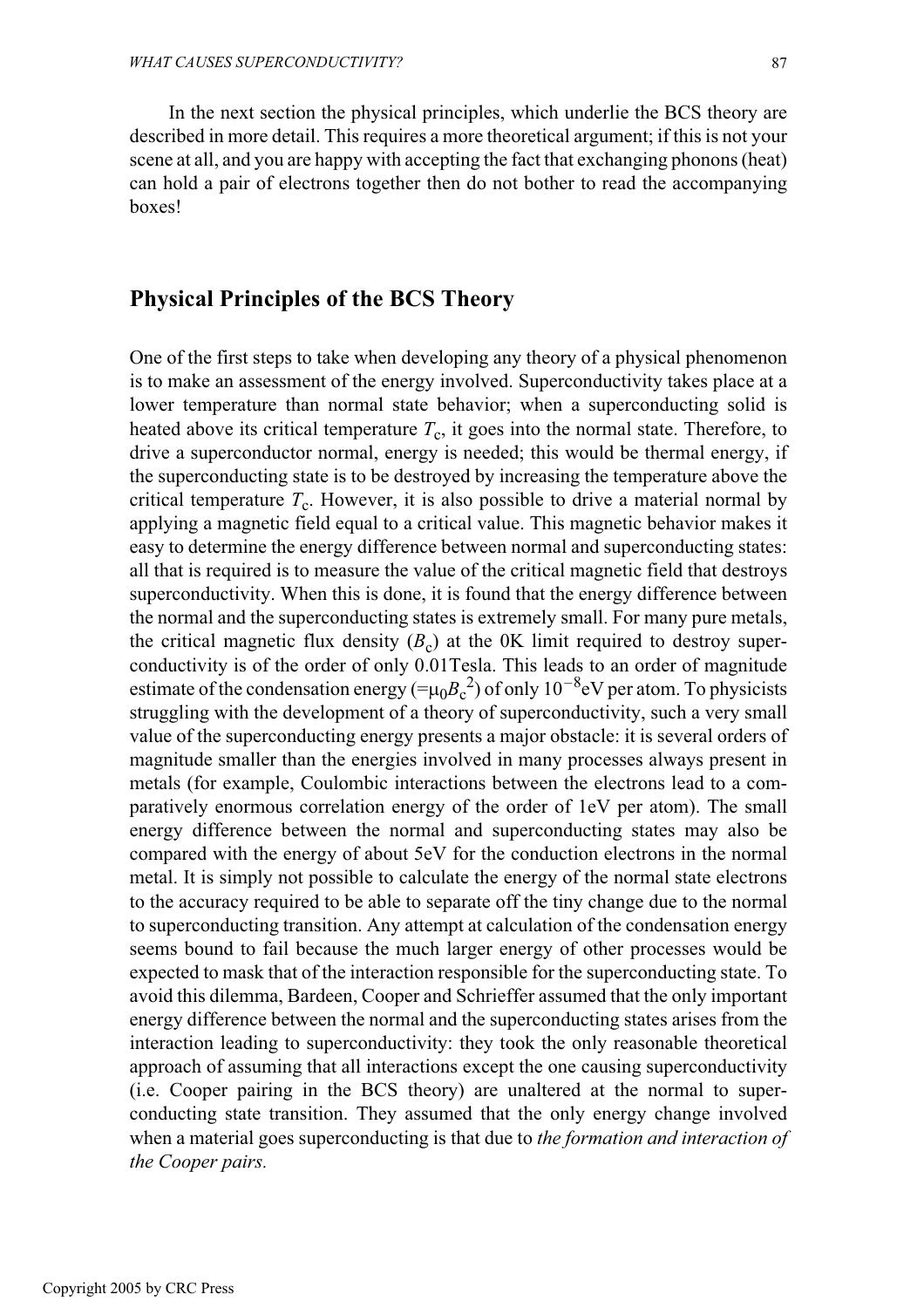That electrons in a metal can pair at all is remarkable because they have the same charge and normally repel each other. So it is no surprise that the energy of electron pairing is extremely weak. In principle, only a small rise in temperature is enough to break a pair apart by thermal agitation and convert it back to two normal electrons. Nevertheless if the temperature is taken down to a sufficiently low value, the electrons do their best to get into the lowest possible energy states, so some pair off. The repulsion between electrons is overcome in two ways. First, some of the negative charge of an electron is blocked off or screened by the motions of other electrons. Second, an intermediary can bring the electrons together into pairs, which then behave more or less like extended particles. The first step in the formulation of a theory of superconductivity is to describe the nature of the interaction, which causes the pairs to form. A simple, commonly used analogy for such an interaction is given by two rugby football players, who can pair by passing the ball back and forth between them to avoid being tackled as they run up-field. The question is what corresponds to the ball in a superconductor? Answer: a phonon, the quantized packet of heat. You can find out more about phonons in Box 4.

### **Box 4**

## **Phonons, the quantized packets of heat vibrations**

Heat and sound are propagated in solids as thermal waves. Such lattice, or thermal, vibrations are waves propagated by displacement of the ion cores. The energy and momentum of these waves are quantized; thermal vibrations of frequency  $v_q$  may be treated as wave packets with energy  $hv_q$ . These quantized packets are called "phonons" by analogy to the "photons" of electromagnetic radiation. The word photon was devised from the Greek *photos* for light, phonon from that *phonos* for sound. Since a phonon has both direction and magnitude, it has to be described as a vector quantity **q**, which is called the phonon wavevector and has a value of  $2\pi/\lambda$ ,  $\lambda$  being the wavelength of the associated thermal wave. This wave-particle duality of heat and sound arises as a result of the de Broglie hypothesis, which relates the momentum  $p (=mv)$  of a particle of mass *m* and velocity *v* and the wavelength  $\lambda$ , by:

$$
p=h/\lambda,
$$

where *h* is the Planck constant. Hence, since the value of **q** is  $2\pi/\lambda$ , the phonon momentum is  $\hbar q$ , where the usual practice of writing  $\hbar$  for  $h/2\pi$  has been adopted. The energy of a phonon is much less than that of the conduction electrons in a metal, which are those electrons at the Fermi level and have the highest energy.

The discovery of the isotope effect suggested that interaction between electrons in states near the Fermi level and phonons is closely connected with the development of the superconducting state. In the case of an electron pair the "rugby football" being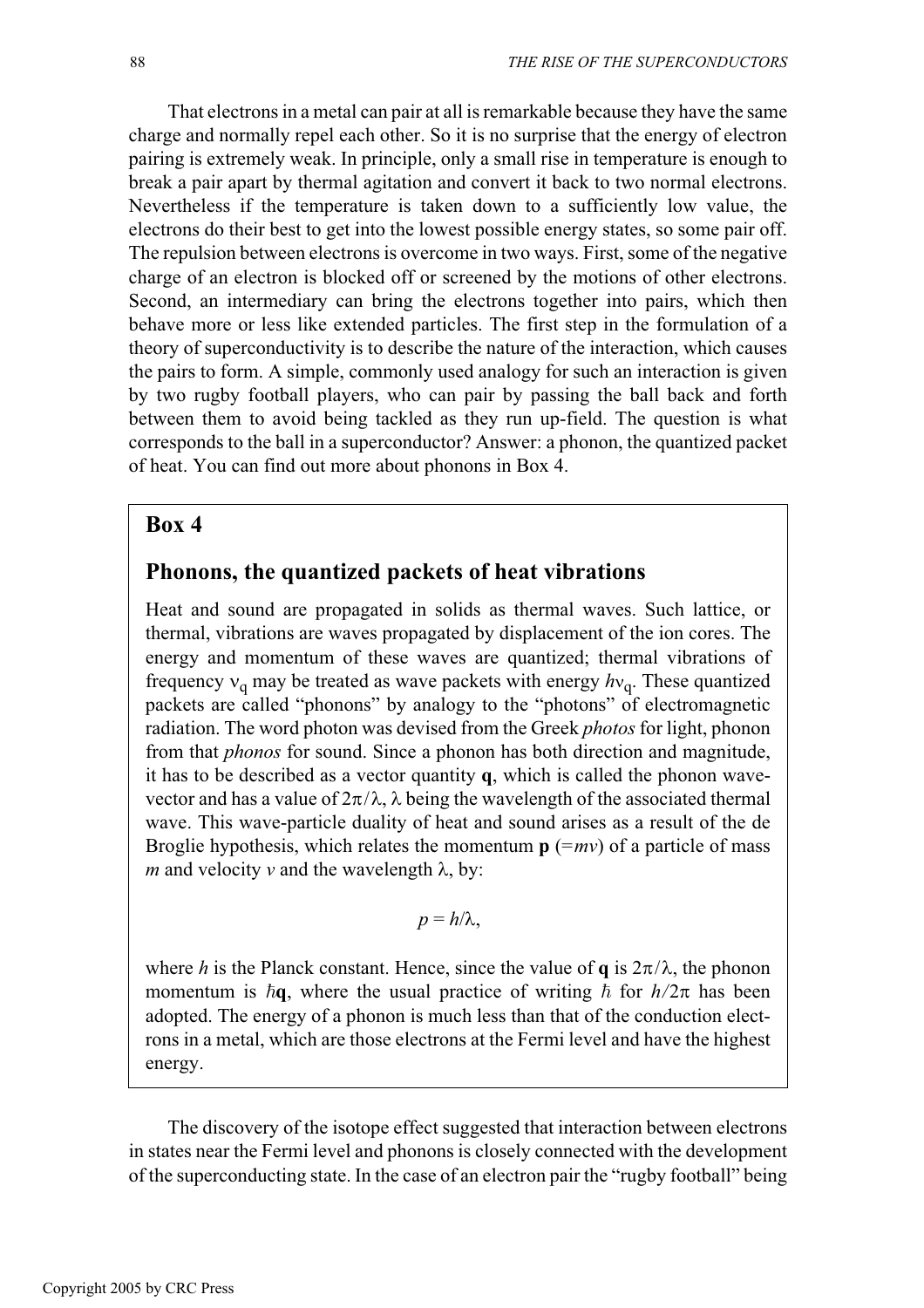passed between two players and holding them together is a phonon. Electrons remain paired by exchanging phonons. The electron–phonon pairing mechanism, when embodied in the BCS theory, works extremely well for explaining superconductivity in conventional materials. The phonon acts as the "matchmaker" bringing the electrons together into pairs. The interaction between an electron and a lattice vibration can be treated as a collision between particles. Figure  $6.1(a)$  illustrates this collision or scattering process, which is treated in more detail in Box 5.

## **Box 5**

#### **Interaction between electrons and phonons in Cooper pairs**

On collision with a phonon, an electron of wavevector **k** absorbs the phonon and takes up its energy  $hv_{q}$  (which is in general much less than that of the electron) and is scattered into a nearby state of wavevector **k**'. Essentially, the electron has absorbed heat from the lattice and is now in a quantized state of different energy. The energy must be conserved in the process so that the new energy  $E(\mathbf{k}')$  of the electron is the sum of its former energy  $E(\mathbf{k})$  and that  $h\mathbf{v}_q$  of the absorbed phonon:

$$
E(\mathbf{k}') = E(\mathbf{k}) + h\mathbf{v}_q.
$$
 (1)

When the electron absorbs the phonon, it also takes up its momentum and changes its direction; this process is illustrated in Figure 6.1(a). Another basic law of the physical world has also to be obeyed: momentum must also be conserved:

$$
\therefore \hbar \mathbf{k} + \hbar \mathbf{q} = \hbar \mathbf{k}' \text{ or } \mathbf{k} + \mathbf{q} = \mathbf{k}' \tag{2}
$$

just as it would be for collision between two billiard balls. However, electrons are different from billiard balls: not only can an electron moving through a crystal lattice absorb phonons, it can also emit them. In this case, illustrated in Figure 6.1(b), the conservation of momentum leads to

$$
\mathbf{k}' = \mathbf{k} - \mathbf{q}.\tag{3}
$$

Particularly important in the BCS theory are so-called "virtual phonons". A solid can be thought of as teeming with virtual phonons, which exist only fleetingly. Indeed an electron moving through a lattice can be considered as continuously emitting and absorbing phonons: it is "clothed" with virtual phonons. Virtual states can be thought about in terms of the Heisenberg uncertainty principle in the form  $\Delta E \Delta t \approx \hbar$ . A phonon, which remains in a state for a time  $\Delta t$ , has an energy uncertainty  $\Delta E$ . If the lifetime  $\Delta t$  of the phonon is very short, the energy uncertainty  $\Delta E$  is very large and the phonon can transfer more energy than allowed by the law of conservation of energy. Over a period of time long compared with  $\hbar/\Delta E$  energy must be conserved.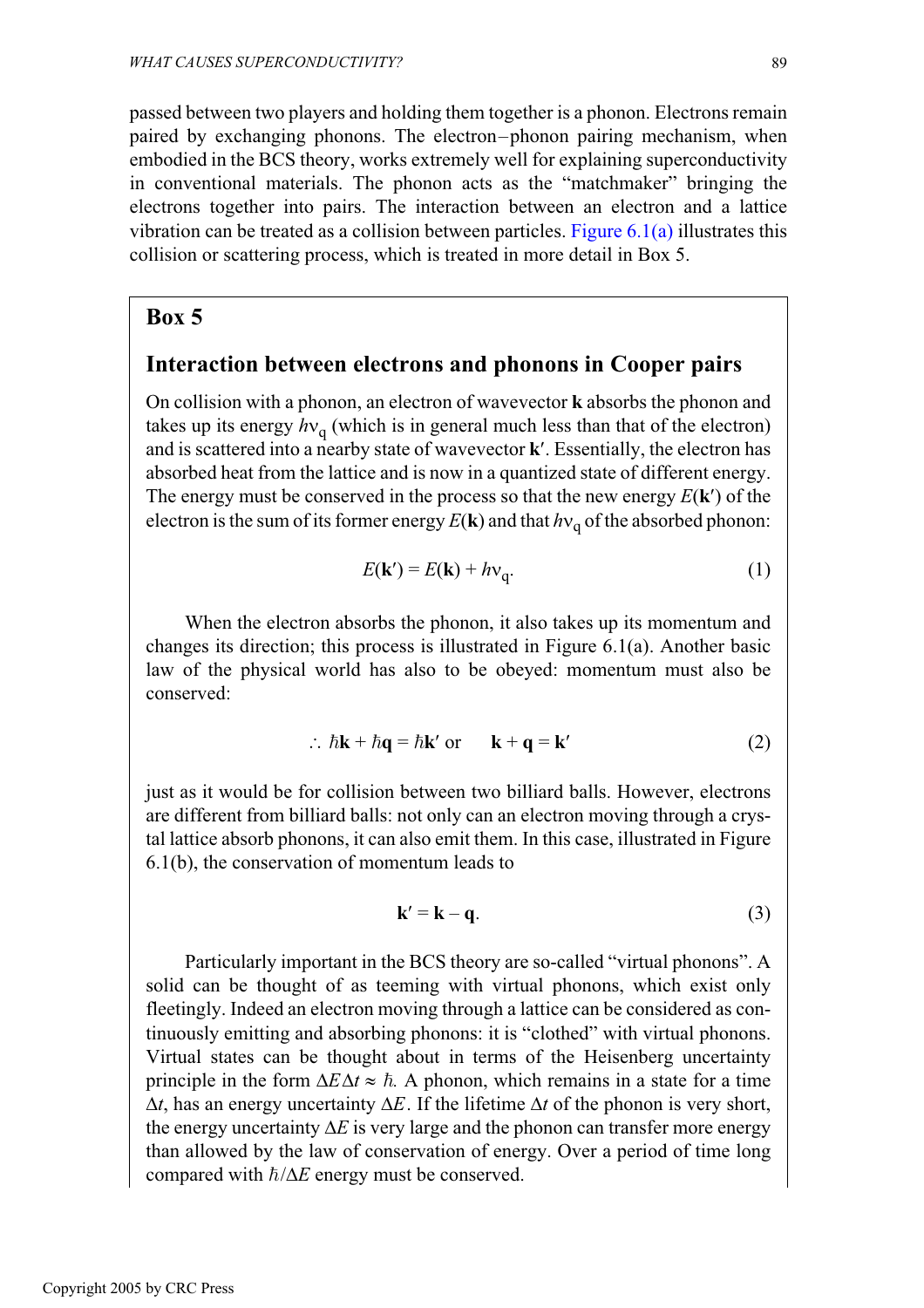

**Figure 6.1** (a) Absorption of a phonon of wave-vector **q** by an electron in a state of wavevector **k**. The incoming phonon **q** is shown as the dotted arrow and the incoming (**k**) and outgoing  $(k')$  electron as the filled arrows. (b) When an electron in a state  $k$  gives out a phonon of wave-vector **q**, it loses the energy of the phonon and goes into a new state **k**'.

Electron-virtual phonon processes play a central role in the development of the superconducting state. Cooper showed that electrons may be considered as being bound together in pairs by mutual exchange of virtual phonons. The process involved is illustrated in Figure 6.2. An electron in a state  $\mathbf{k}_1$  near the Fermi surface emits a virtual phonon **q** and scatters into a state  $\mathbf{k}_1$ '. The law of conservation of momentum requires that for this process:

$$
\mathbf{k}_1' = \mathbf{k}_1 - \mathbf{q}.\tag{4}
$$

Another electron in a state of  $\mathbf{k}_2$  absorbs the virtual phonon and is scattered to a state  $\mathbf{k}_2$ ' which is defined as:

$$
\mathbf{k}_2' = \mathbf{k}_2 + \mathbf{q}.\tag{5}
$$

The two electrons, which exchange virtual phonons in this way, have interacted dynamically. Momentum must be conserved for the whole process; therefore from equations (4) and (5) above:

$$
\mathbf{k}_1 + \mathbf{k}_2 = \mathbf{k}_1' + \mathbf{k}_2' = \mathbf{K}.\tag{6}
$$

Here  $\bf{K}$  is the total momentum of the pair. In principle the interaction between the electrons may be either repulsive or attractive, the determining factor being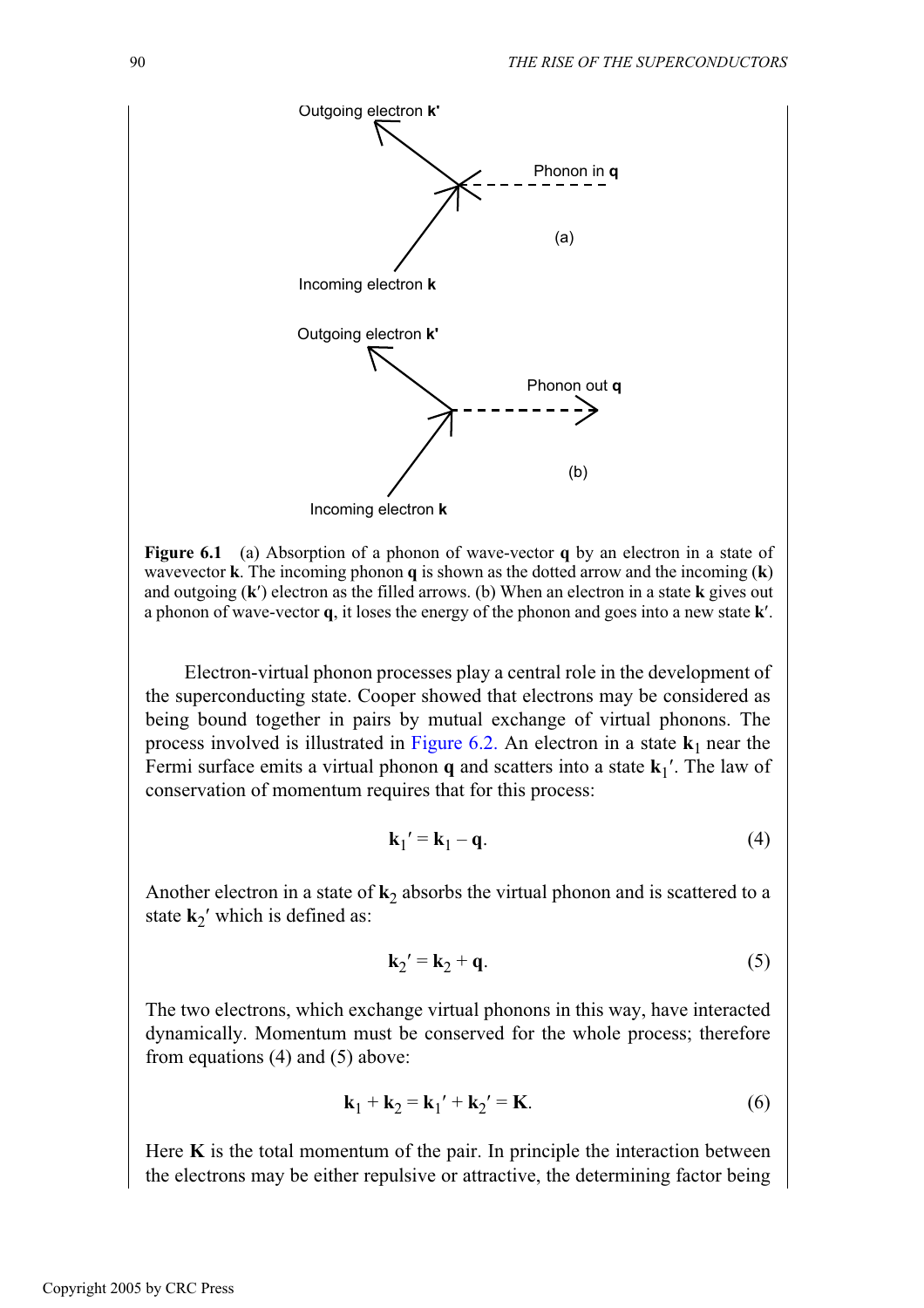

**Figure 6.2** The process which binds two electrons into a Cooper pair. It is an interaction between the two electrons, which are in initial states with wave-vectors  $\mathbf{k}_1$  and  $\mathbf{k}_2$ , by exchange of a virtual phonon of wavevector **q**. The electrons go into new states  $\mathbf{k}_1$ ' and  $\mathbf{k}_2$ '.

the relative magnitudes of the phonon energy  $h\nu_q$  and the energy difference between the initial and final states of the electrons. Cooper demonstrated that a weak attractive force could exist between pairs of electrons in a metal at low temperatures. For bonding between electron pairs to occur, the net attractive potential energy  $(-V_{ph})$  arising from virtual phonon exchange must be larger than the Coulombic repulsive energy  $(V_{\text{rep}})$  between the electrons. Therefore, using the convention that a negative potential energy gives rise to attractive forces, the energy balance being:

$$
-V_{\text{ph}} + V_{\text{rep}} < 0.
$$

A simple picture illustrates how an attractive force might arise between electrons in a lattice. As an electron moves through the lattice of positively charged ions, motion of the ions is disturbed in the near vicinity of the electron. The positive ions tend to crowd in on the electron: a screening cloud of positive charge forms around the electron. A second electron close by can be attracted into this region of higher positive charge density. The process in a two-dimensional square lattice is illustrated in Figure 6.3. If the ionic vibrations and the charge fluctuations produced by the first electron are in the correct phase, then the Coulombic repulsion between the two electrons is counteracted and the electrons are attracted into each other's screening clouds. The attractive energy between the electrons is increased when the electrons have opposite spin. By the process of exchanging phonons, the electrons in a Cooper pair experience mutual attraction at a distance.

The average maximum distance at which this phonon-coupled interaction takes place in the formation of a Cooper pair is called the *coherence length*  $\xi$ . In the early 1950s the Russian theorists Vitaly Ginzburg and Lev Landau produced an important phenomenological description of superconductivity, which had first introduced this concept of a coherence length. Their compatriot Lev Gorkov later showed that the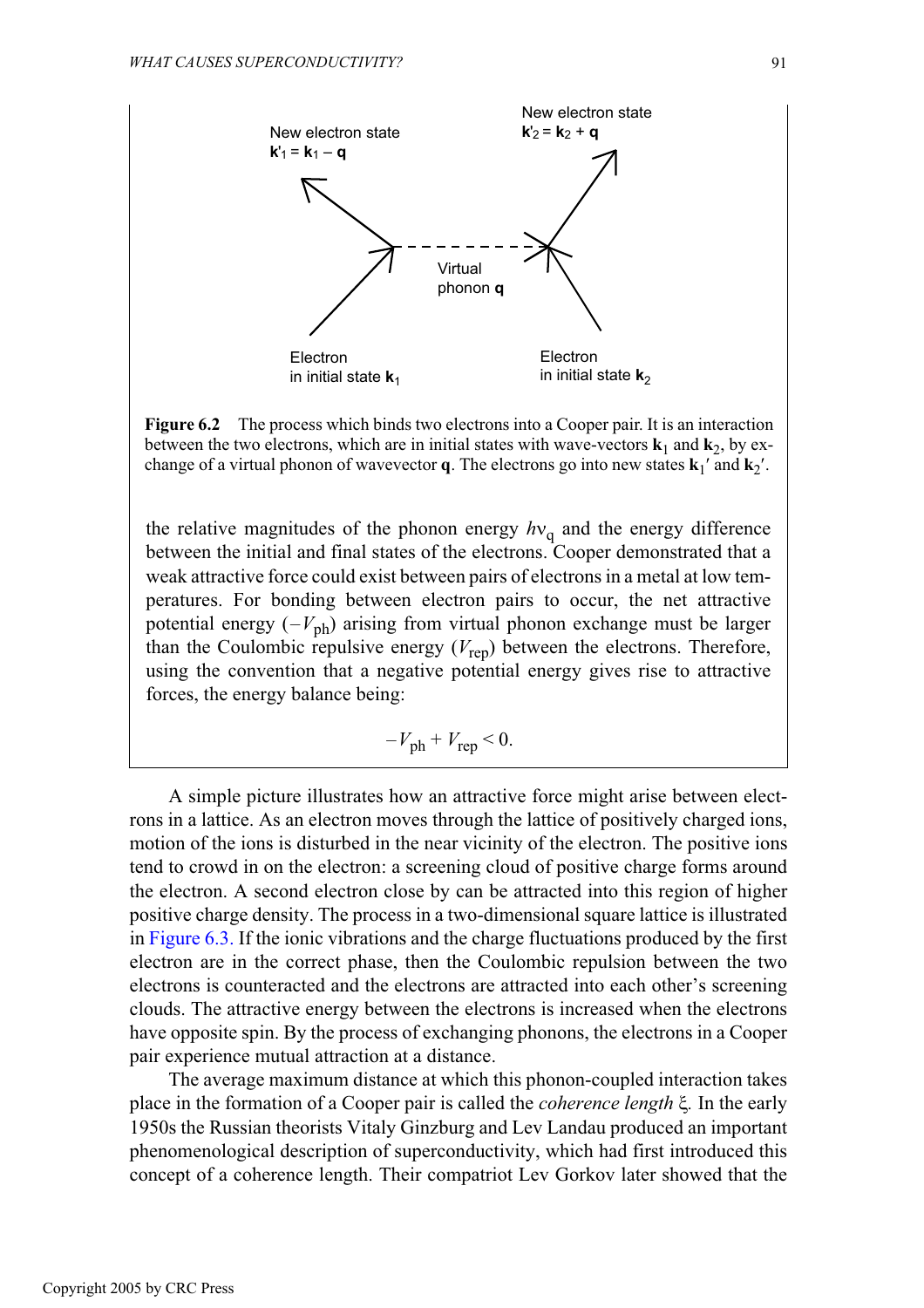

**Figure 6.3** Attraction of an electron, shown by the cross  $(\times)$ , into the screening cloud of positive ions pulled in towards another electron  $(\times)$  at the center of the picture. The sketch is very diagrammatic. The process of interaction is dynamic and both electrons distort the lattice.

Ginzburg–Landau theory can be derived from the BCS theory: both give equivalent results close to the superconducting critical temperature. The coherence length is fundamental to superconductivity and emerges as a natural consequence of the BCS theory.

One way of estimating a value for the coherence length is to apply a nearly critical magnetic field to a superconducting sample. Then parts of the sample near the extremities go into an intermediate state, a laminar structure composed of both normal and superconducting regions. The boundary between each normal and superconducting region is not sharp but has a finite width; physical properties also vary through the boundary. Careful examination of the boundary shows that it results from the long range of influence of the superconducting electrons over a macroscopic distance of about  $10^{-4}$  cm., which is the coherence length.

Long-range order or coherence takes place between electrons in superconductors and is a measure of the sphere of influence of a Cooper pair. Coherence suggests that the waves associated with the pairs are macroscopic in extent and overlap considerably with each other.

This coherence results in a superconductor behaving rather as if it is a "giant molecule" i.e. an "enormous quantum state". In the early nineteenth century, when Ampère had proposed that magnetism can be understood in terms of electric currents flowing in individual atoms or molecules, it was objected that no currents were known to flow without dissipation. He has long since been vindicated by quantum theory, which gives rise to stationary states in which net current flows with no resistance. A superconductor is a dramatic macroscopic manifestation of a quantum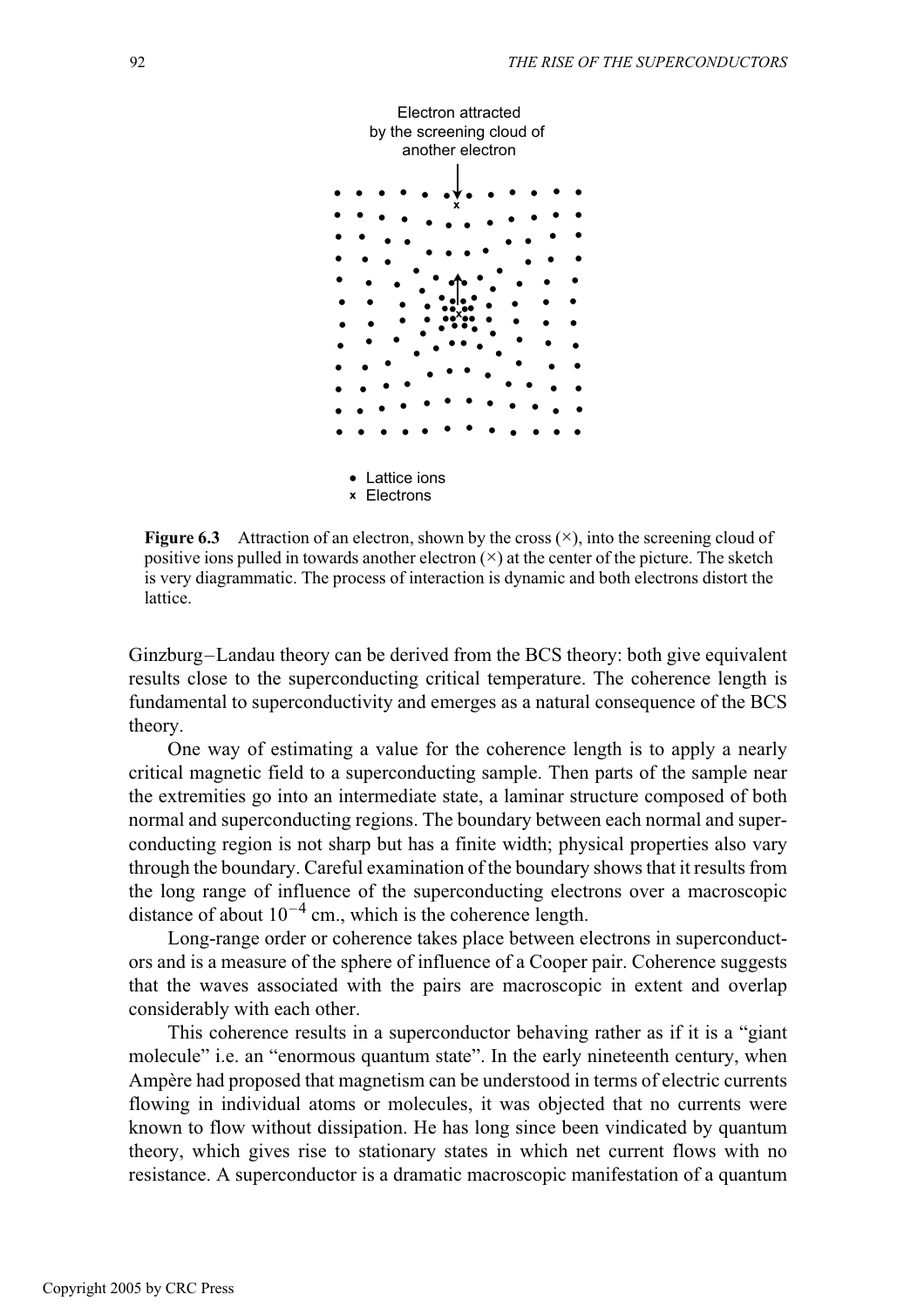mechanical state, which behaves like a giant molecule with no obstruction for electron flow: there is no resistance.

## **The Superconducting Energy Gap: a Fundamental Difference Between the Arrangements of the Electron States in Superconducting and Normal Metals**

A crucial feature of the superconducting state is the existence of an energy gap at the Fermi level region of the excitation spectrum of superconductors. Electrons are not allowed to possess energies within this forbidden range of energy. The Cooper pair states exist just below the energy gap. The energy gap corresponds to the energy difference between the electrons in the superconducting and normal states. The confirmation of this long suspected feature of the arrangement of the states available for electrons in superconductors was a decisive step in the development of an understanding of superconductivity. This energy gap arises as a result of the interaction of the Cooper pairs to form a coherent state in which the superconducting electrons have a lower energy than they would have in the normal state. More formally, a central prediction of the BCS theory is that the Cooper pairs form a condensed state whose lowest quantum state is stable below an energy gap of value  $2\Delta$ , which separates the superconducting states from the normal ones. An important test of the BCS theory was to measure this gap and compare the value obtained with that predicted.

At an early stage it was noticed that a superconductor looks the same as the normal metal: there is no change in its appearance, if a metal is cooled below the critical temperature. This means that the reflection and absorption of visible radiation by a superconductor are the same as those in the normal state. However by contrast, a superconductor shows great differences in its response towards flow of a.c. and d.c. currents from those found in the normal state. Unlike normal metals, superconductors exhibit no resistance to direct current flow; but towards an alternating current they do show some resistance and this increases as the frequency goes up. If the alternating frequency lies in the infra-red region above about  $10^{13}$  cycles/sec or beyond into the visible light range, superconductors behave in a similar manner to normal metals and absorb the radiation. That is why they look the same as normal metals in visible light.

This difference between the behavior of a superconductor towards high and low frequency provides evidence for the existence of the energy gap and suggests one way of measuring it. In normal metals, when photons of electromagnetic radiation are absorbed, electrons are excited into stationary states of higher energy. A fundamental property of superconductors is that they can absorb electromagnetic radiation only above a threshold frequency. Behavior of this type is characteristic of materials with a gap containing no allowed energy states in the energy spectrum. Electrons in states just below such an energy gap (usually said to be of value  $2\Delta$ ) cannot be excited across the gap unless they absorb a photon of sufficient high energy to enable them to bridge the gap completely. The threshold frequency  $v_g$  for absorption of radiation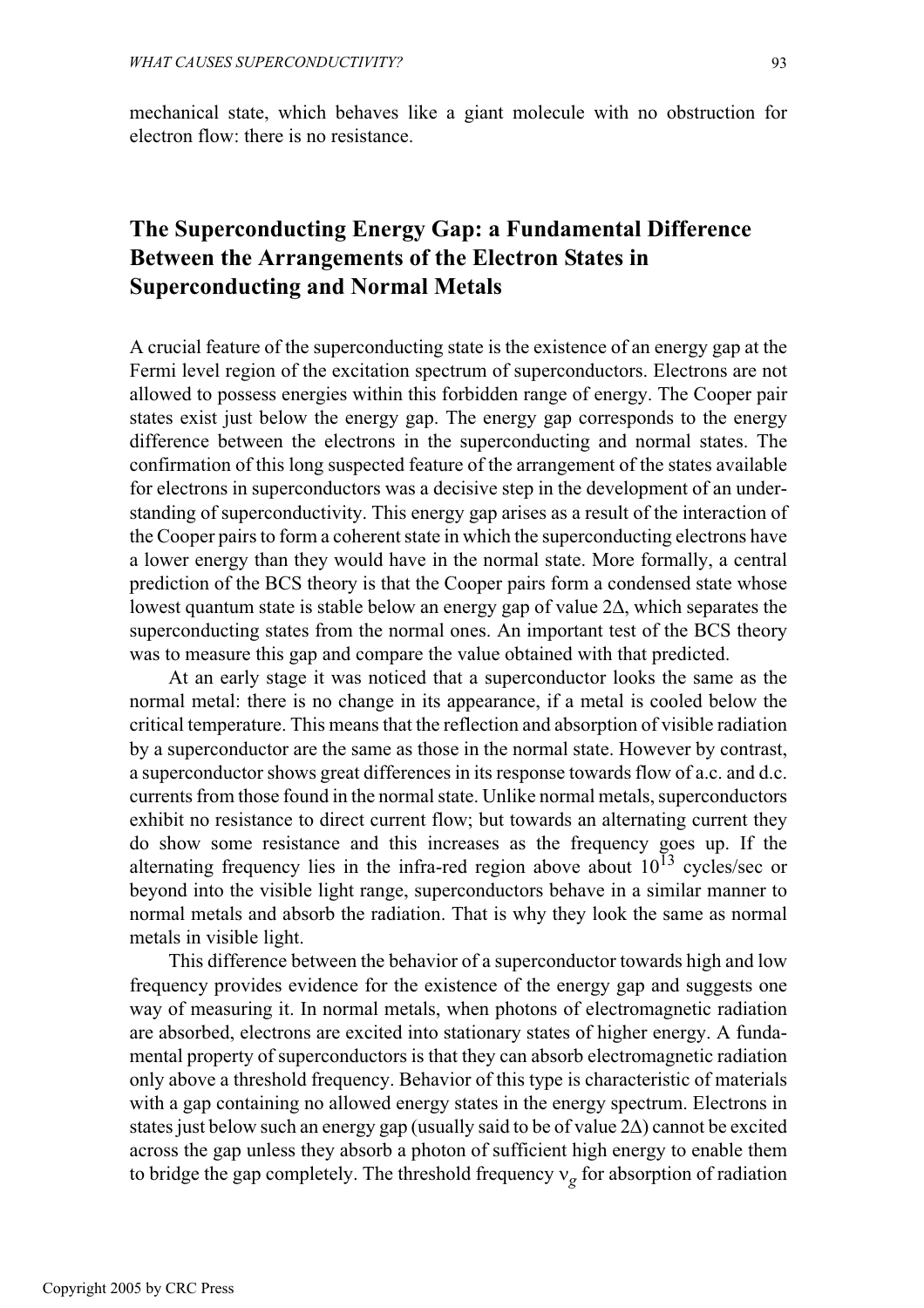

**Figure 6.4** In a superconductor the energy gap is centred at the Fermi level. This diagram is an expanded small part close to the surface of the sphere shown in Figure 5.7.

is given by  $2\Delta/\hbar$ . Absorption of radiation beyond the threshold frequency  $v_g$  by a superconductor occurs because pairs of electrons in the condensed superconducting state are excited by the radiation across the energy gap into states in which electrons exhibit normal behavior. From infrared absorption experiments, among others, the measured gap  $(2\Delta)$  is found to be in agreement with the BCS predicted value of about  $3.5k_BT_c$ ,  $k_B$  being Boltzmann's constant and  $T_c$  the critical temperature. The energy gap is centered at the Fermi level, as illustrated in Figure 6.4. The width of the energy gap is such that photons with a high enough energy to enable Cooper pairs to be split and surmount this threshold energy  $(\hbar v_g)$  lie in the short microwave or the long infrared region, until recently a range of the electromagnetic spectrum not readily accessible to experiment (see Chapter 9). Therefore, the gap is not that easy to observe and so its discovery was long delayed. Recognition of the existence of the gap gave a much clearer picture of the structure of the energy states in superconductors and an important indication of the type of theory necessary to explain superconductivity. In summary, in a superconductor the electron pairs form a condensed state below an energy gap that separates the superconducting states from those available for normal electrons.

### **The BCS Model of a Conventional Superconductor**

Cooper had shown that there can be a small net attractive force between pairs of electrons; hence pairs are able to exist at low temperatures. Below the critical temperature, pairing of the electrons close to the Fermi surface is the more stable configuration in the superconducting state and reduces the total energy of the system. This is why pairing takes place. An electron pair does not behave like a point particle but instead its influence extends over a distance of about  $10^{-4}$  cm. in agreement with the experimental measurements of the coherence length. In consequence the volume of a Cooper pair is about  $10^{-12}$ cm<sup>3</sup>. But there are about one million other Cooper pairs in this region: the spheres of influence of the pairs overlap extensively. It is no longer possible to talk about isolated pairs because the electrons continually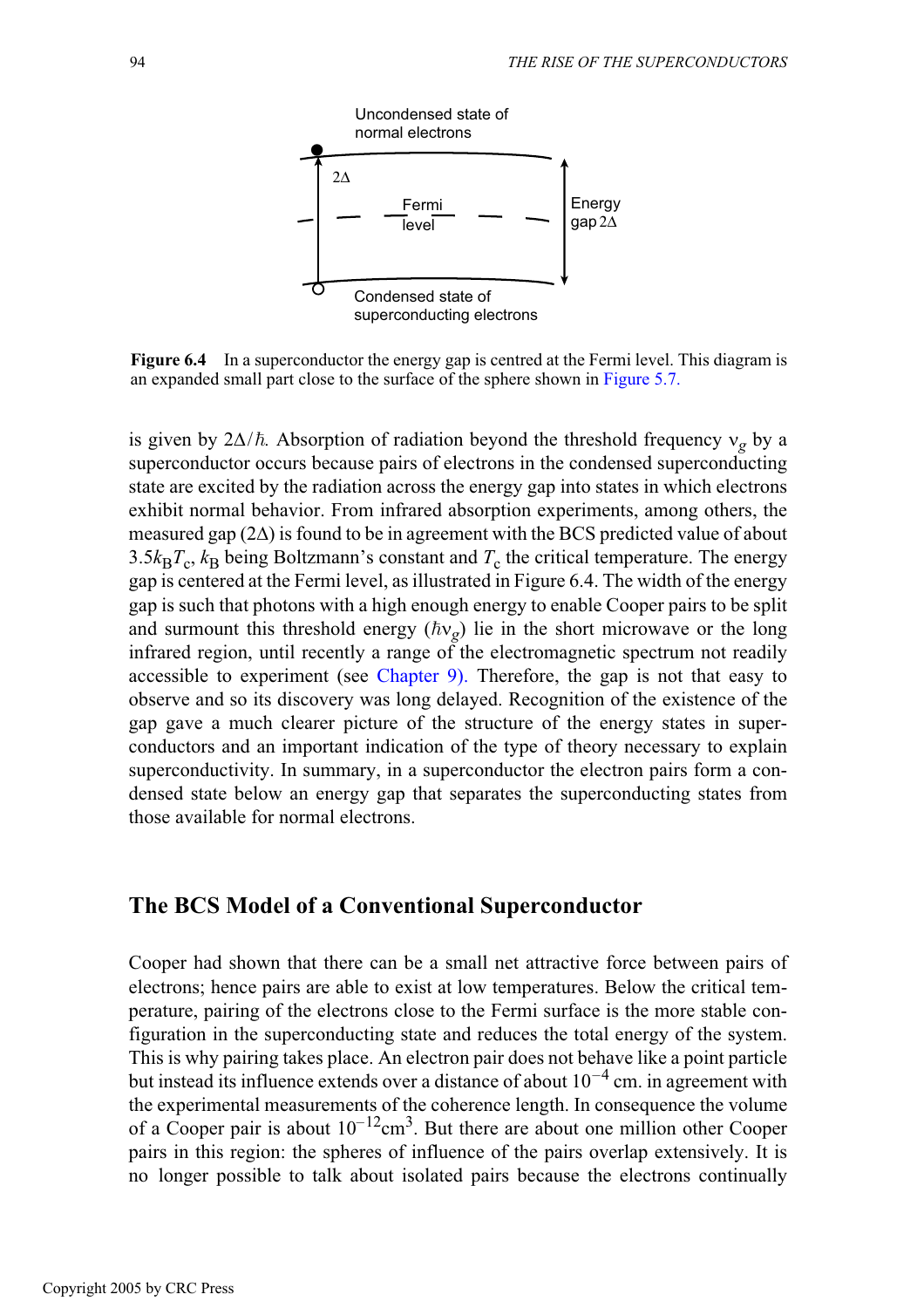exchange partners with each other; that is the same as saying that the pairs interact with each other. Overlap between the waves of the two electrons in a pair and then in turn between the waves associated with the pairs results in the coherence and produces the condensed state in a superconductor. The electron pairs collect into what may be likened to a macromolecule extending throughout the metal and capable of motion as a whole.

The BCS theory is based on this interaction between pairs of electrons to form a giant quantum state. A superconductor can be visualized as a complex square dance of Cooper pairs which are all moving in time with each other and exchanging partners continuously. This "*dance to the music of time*" comprises the condensed state that has more order and is lower in energy than that of the electrons in a normal metal. BCS propose, as the criterion for the formation of the superconducting state, that Cooper pairs are produced at low temperatures and that this is the only interaction in a superconductor that results in an energy different from that of the normal state. To simplify the problem, BCS calculate the superconducting properties for the simple model of a metal having a spherical Fermi surface, which has been described in Chapter 5 and illustrated in Figure 5.7. They make the further simplification that only those electrons near the Fermi surface need be considered in the formation of the condensed superconducting state. If the average phonon frequency in the metal is  $v_g$ , the electrons, which can be bound together into Cooper pairs by exchange of phonons, are those within an energy  $\hbar v_g$  of each other. Electrons within this small energy range near the Fermi surface are bound together in pairs while all the others outside this thin shell remain unpaired. This abrupt, somewhat arbitrary, cut-off usually gives satisfactory results. In fact, subsequent work indicates that the results of the BCS theory are not particularly sensitive to the form of the cut-off.

Just as all ideal gases obey Boyle's law, conventional superconductors comply with the BCS theory and behave in the same general fashion as each other.

In the BCS model the coupled pairs of electrons have opposite spin and equal and opposite momentum (see Box 6) and are condensed into a giant state of longrange order extending through the metal – such an extraordinary feature of the superconducting state that it needs to be considered further separately (Chapter 7).

Since all the pairs are in harmony with each other, the whole system of correlated electrons resists rupture of any single pair. Therefore, inherent to the system is the property that a finite energy is necessary to break up only one pair. In a normal metal, electrons at the Fermi surface can be excited by what is, to all intents and purposes, an infinitesimally small energy, whereas in a superconductor pair correlation produces a small but finite energy gap, whose value  $2\Delta(0)$  at the absolute zero is given by a famous BCS formula relating the gap to the critical temperature  $T_c$ 

$$
2\Delta(0) = 3.5k_{\rm B}T_{\rm c}.
$$

The 2 comes about in the left hand side of this equation because a pair of electrons has to be broken up for energy to be absorbed. Excited, single-particle, "normal" states are separated from the correlated pair states by this energy gap. A single electron is a fermion. But a bound Cooper pair acts as a boson; this is because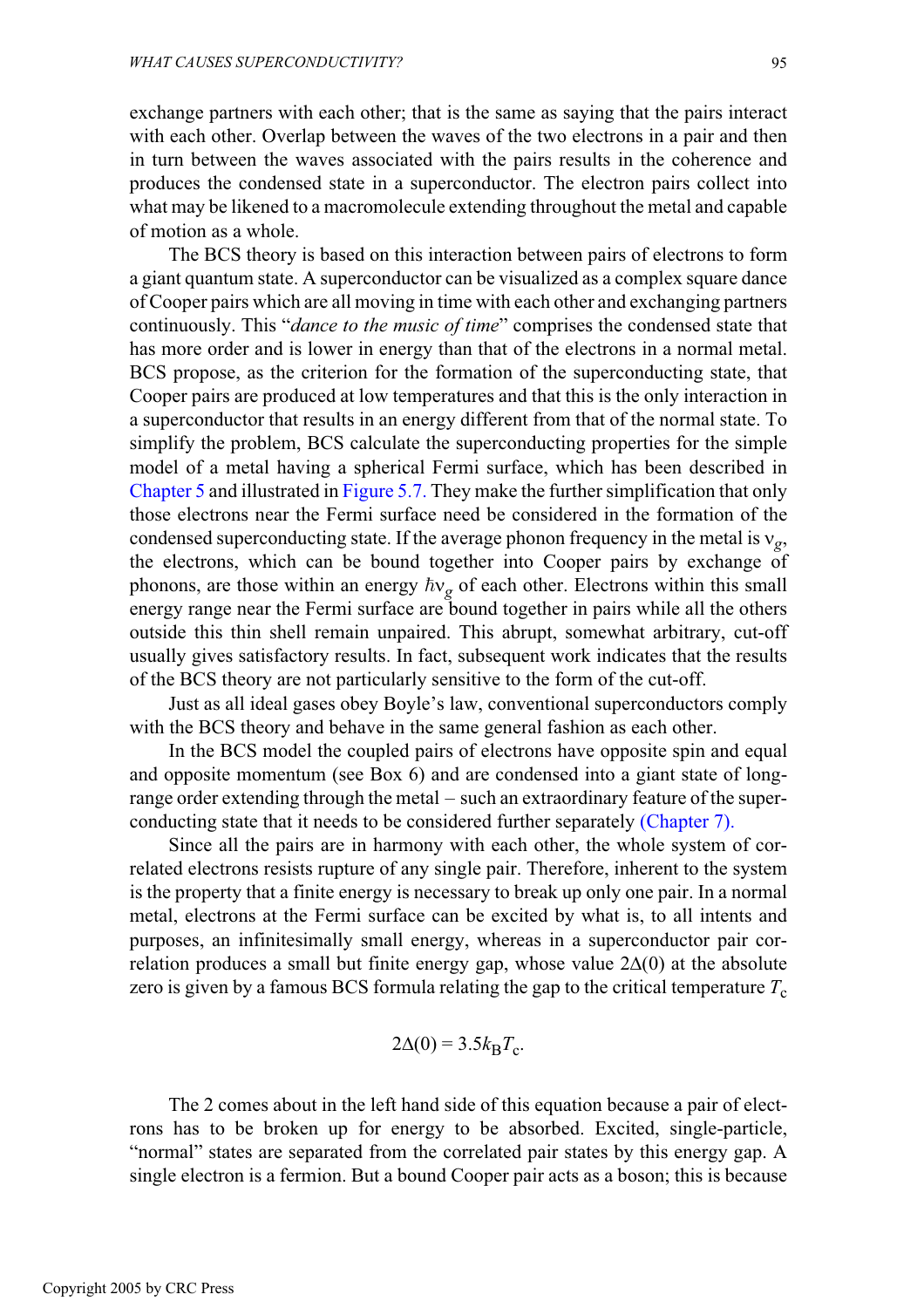## **Box 6**

## **Electrons in a Cooper pair have opposite momentum and spins**

When the bonding between pairs is as strong as possible, the system is at equilibrium because the energy is at a minimum. Interaction between the pairs is strongest when the number of transitions of electrons from pair to pair is as large as possible. This occurs when the total momentum of each pair is the same as that of any other pair. The condition satisfying this is that the total momentum **P** is zero. Now by the de Broglie hypothesis **P** is equal to  $\hbar$ **K**, so that the total wave vector **K** (see Box 5) of each electron pair is also zero. In this situation, the electrons in each pair must have equal and opposite momentum. Then

$$
\hbar \mathbf{k} + \hbar(-\mathbf{k}) = \hbar \mathbf{K} = 0 \quad \text{or} \quad \mathbf{k} + (-\mathbf{k}) = 0.
$$

A further prerequisite for minimum energy is that the electrons in each pair have opposite spin. The net spin on a pair is zero. This means that the pairs are bosons. Now bosons do not obey the Pauli exclusion principle so that they can all occupy the same state (see Chapter 5). In a superconductor all the Cooper pairs are condensed into the same state. Hence it is possible to depict the arrangement of the electron states by the simple energy level diagram shown in Figure 6.5.

if both electrons in a pair are changed, the sign of the wave function is altered twice and thus is unchanged (theoreticians say that it is invariant under this transformation). Since the pairs are bosons, all of them are contained in the same state of lowest energy. The energy levels into which electrons can go for a superconductor can be



**Figure 6.5** The arrangement of the energy levels in a superconductor. All the Cooper pairs collect into a single level, which is separated by the energy gap from the higher states into which single electrons can be excited.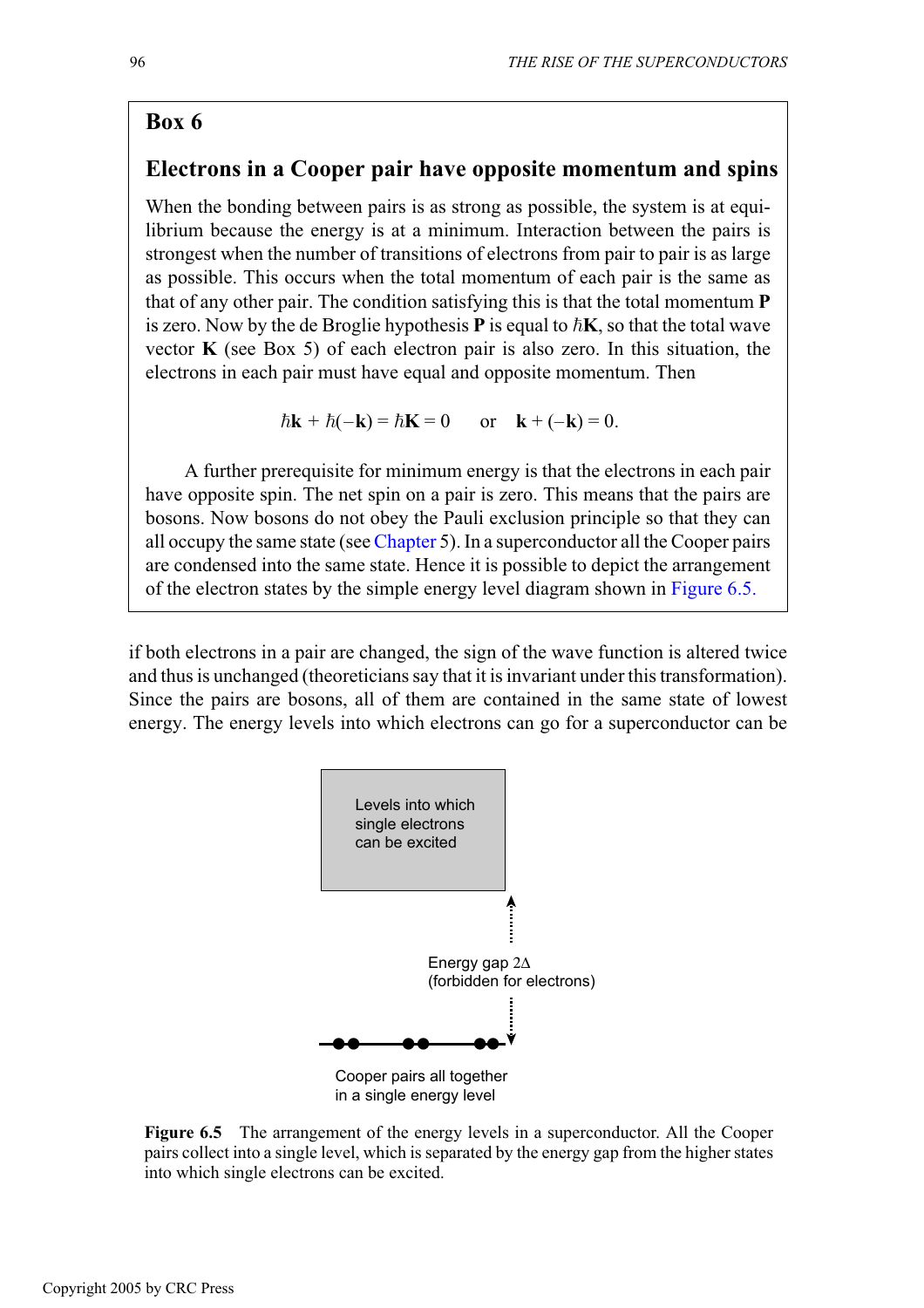

**Figure 6.6** The way in which the superconducting energy gap  $2\Delta(T)$  varies with temperature *T*. The energy gap  $2\Delta(T)$  at a temperature *T* has been divided by that  $2\Delta(0)$  at the absolute zero. This reduced energy gap  $\Delta(T)/\Delta(0)$  has then been plotted as a function of the reduced temperature  $T/T_c$ . The full curve shows the BCS prediction of the temperature dependence of the energy gap. The experimental points are those found for an indium–bismuth alloy and are in good agreement with the theoretical prediction.

shown in a simple way (Figure 6.5). The Cooper pairs all exist in one level separated by the energy gap  $2\Delta$  from a higher energy band of single levels into which normal electrons (from split pairs) can be excited.

That the BCS theory should result in an energy gap and predict its magnitude was one of its major triumphs. For conventional superconductors experimental measurements of the energy gap are in good agreement with this BCS theory prediction. For example for aluminium  $T_c$  is 1.14K and the measured gap extrapolated to the absolute zero of temperature is  $3.3k_BT_c \, (\equiv 3.4 \times 10^{-4} \text{eV})$  while the BCS theory predicts  $3.5k_BT_c$ .

At any finite temperature there are always a few electrons which have been excited thermally across the gap. This reduces the number of electron pairs and the correlation energy becomes correspondingly less. Therefore, as the temperature *T* is increased, the energy gap  $2\Delta(T)$  becomes smaller, as illustrated in Figure 6.6. At the critical temperature the energy gap vanishes, there are no pairs and the normal state is assumed.

The BCS model bears a strong resemblance to the earlier two-fluid model pioneered by Gorter and Casimir (see Chapter 2). In a superconductor at any finite temperature below the critical temperature  $T_c$ , there are two different kinds of electron states. Occupied excited states above the gap contain single electrons, while in the condensed, superconducting state below the gap the electrons are paired and the pairs are correlated. When pairs are present, they short-circuit the normal electrons: the pairs carry the "supercurrent". Now that we have acquired some of the basic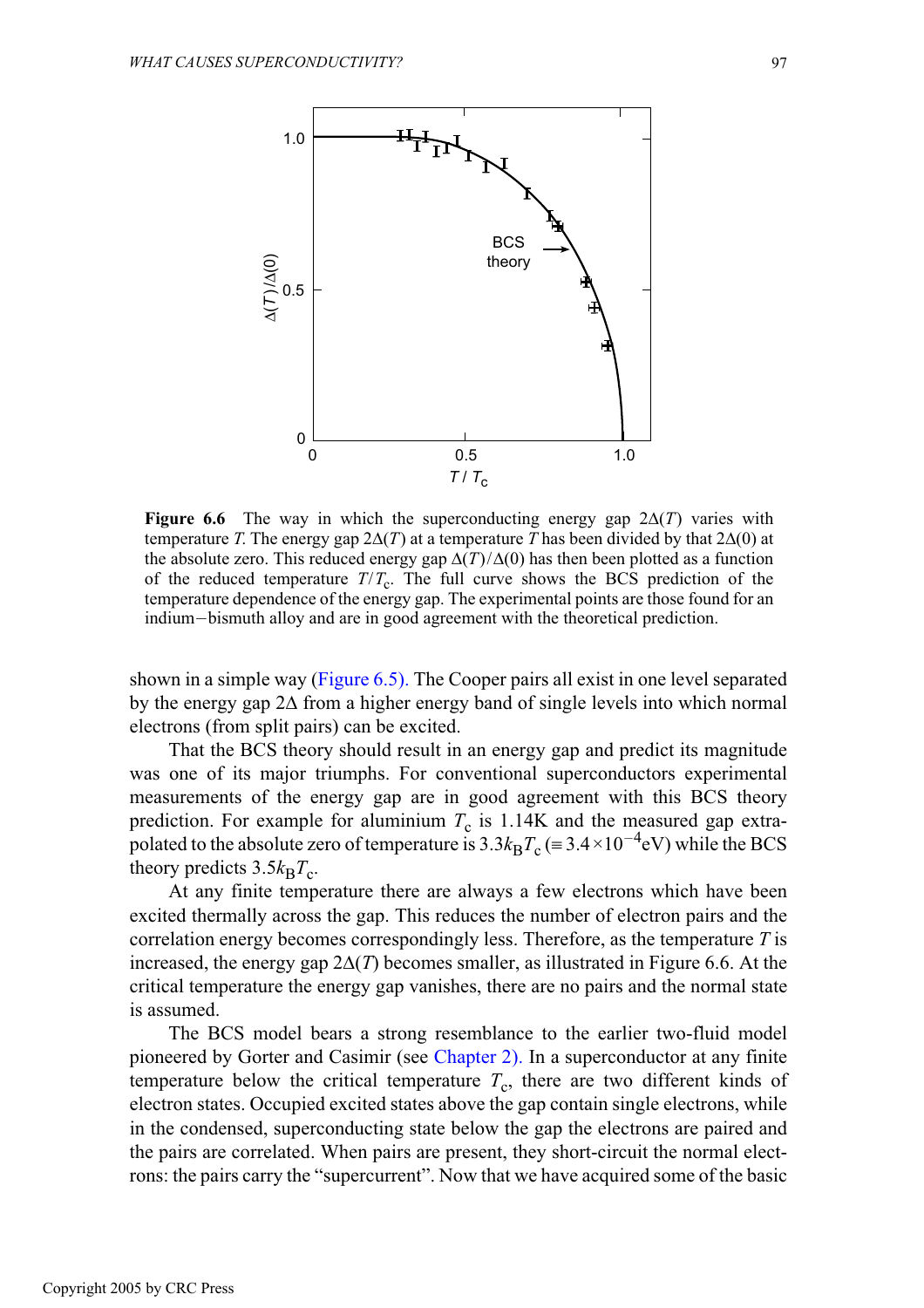ideas about the nature of superconductors, we can have a look at the mechanism by which the electrons in pair states can carry a "supercurrent" without resistance – that sensational discovery made by Kamerlingh Onnes.

## **Zero Resistance and Persistence of Current Flow in a Superconductor**

A successful microscopic theory of superconductors must provide an adequate description of the mechanism of resistanceless flow of persistent current. The BCS model does this.

Current flow in a superconductor, which is described in more detail in Box 7, resembles that in normal metals, save for one fundamental difference: individual supercurrent-carrying electrons cannot be scattered. In the superconducting state all the electron pairs have a common momentum and there is long-range correlation of momentum. The usual situation is that resistance to current flow can only occur when scattering processes transfer electrons into empty, lower energy states with momentum in the opposite direction to the electron current. Although this process occurs in normal metals (Chapter 5 (Box 3, illustrated in Figure 5.10), it can not take place in superconductors. Figure  $6.7(a)$  shows schematically the occupation of states in a superconductor which is not carrying current; states with opposite momentum at the Fermi level are bound into Cooper pairs. When a current is passed, there is increased momentum in the direction of the flow of Cooper pairs, as shown in Figure 6.7(b). If the electrons in the highest energy states on the right hand side of Figure 6.7(b) could be scattered into the empty states on the left hand side, this would lead to a decrease in momentum along the direction of electron current flow: there would be electrical



**Figure 6.7** The effect of an electric field on the occupation of the available **k**-states in a onedimensional superconductor. The full lines drawn on the lower energy states in the parabolic bands show states filled with electrons, while the dotted lines at higher energies represent empty states. The double headed arrows connect electron pairs with opposite momenta. In case (a) there is no applied field, while there is an applied field in case (b). For scattering to take place, electron pairs must be disrupted to allow electrons in the higher energy states on the right hand side to go into the empty, available, lower energy states on the left hand side. This cannot happen.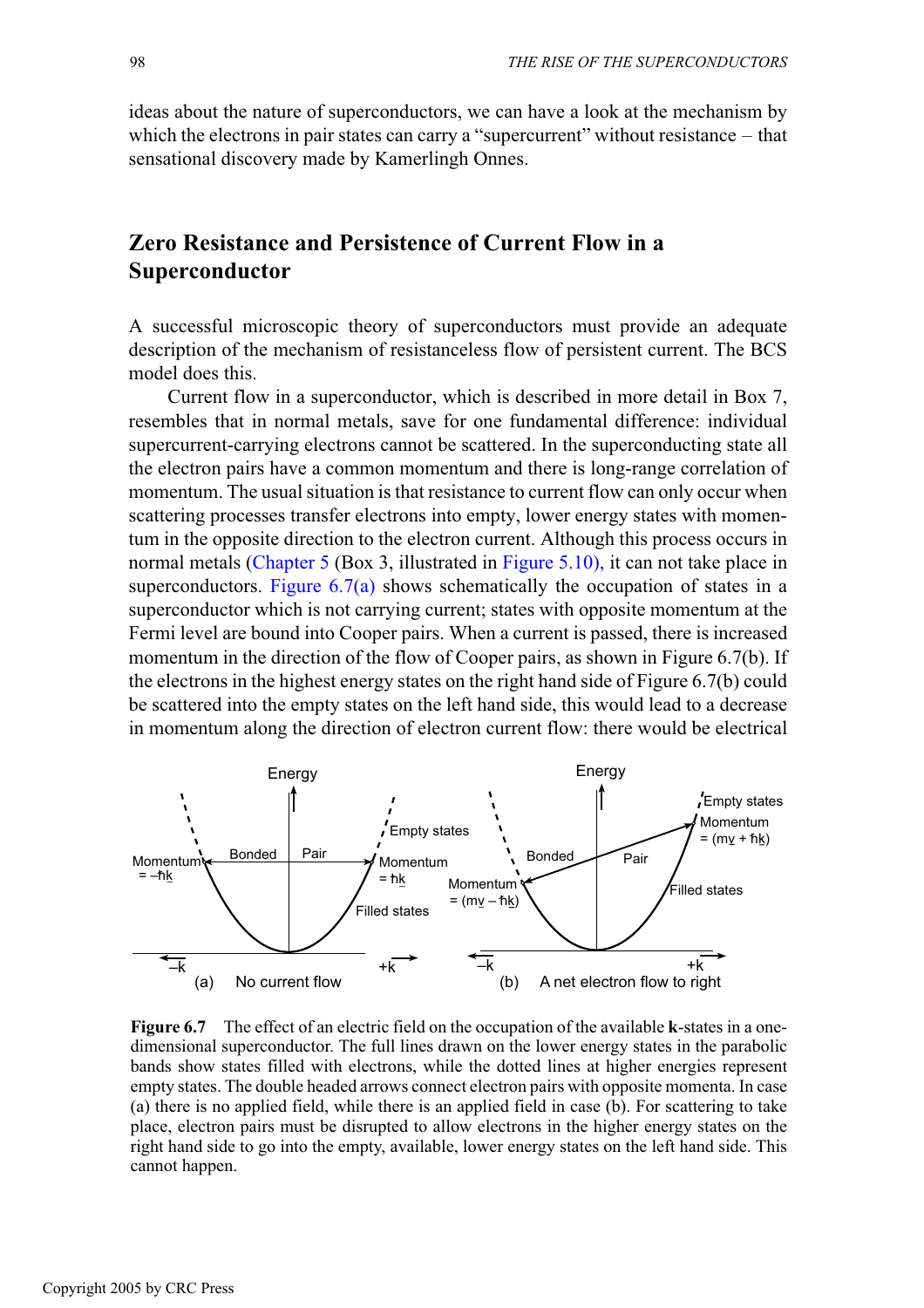resistance. However, such scattering processes would necessitate the splitting up of electron pairs and their removal from the condensed state. It is just this process that the correlated electron pair system resists most strongly. For a pair to be broken both electrons must obtain sufficient energy to be excited across the energy gap and disturb the entire correlated system. In a superconductor the energy available from any single scattering processes by phonons (or other mechanisms) is not enough to do this. Scattering is suppressed: there is no resistance. Since the correlated pair system opposes change, current flow by the Cooper pairs is persistent.

To describe persistent current flow, Bardeen used a colorful analogy, referring to a closely packed crowd that has invaded a football field. The Cooper pairs can correspond to couples in the throng, who are desperately trying to remain together. Such a crowd is hard to stop – once set in motion – since stopping one person in the group, requires stopping many others. The crowd members will flow around obstacles, such as goalposts, with little disruption – suffering no resistance.

## **Box 7**

## **Zero resistance and persistence of current flow in a superconductor**

When a superconductor is not carrying a current, there is no net pair drift velocity because as many electrons go one way as the other: a pair has zero net momentum (Figure 6.7(a)). One electron in a pair has momentum  $\hbar$ **k** and the other  $-\hbar$ **k**. When a current is flowing, the net drift velocity is *v* and net momentum *mv* along the direction of electron flow (Figure 6.7(b)). The energy of the current-carrying state is higher than that of the ground state. Coupling by virtual phonons now takes place between electrons with momenta  $(mv + \hbar k)$  and  $(mv - \hbar k)$ . The total wave vectors of every pair (of total mass 2*m*) are all equal (as they were before) *but now are no longer zero.* If

$$
v = \hbar \mathbf{P}/2m
$$
 or  $mv = \hbar \mathbf{P}/2$ 

so that the supercurrent-carrying states are translated in **k**-space by the wavevector  $\hbar$ **P**/2, then the pairs have wave vectors of  $(\mathbf{k} + \mathbf{P}/2)$  and  $(-\mathbf{k} + \mathbf{P}/2)$ . Therefore, the total wave vector of each of the pairs is:

$$
(k + P/2) + (-k + P/2) = P
$$

and the pair momentum is  $\hbar$ **P**. Scattering requires that a pair of electrons is broken up and this can only happen if a minimum energy  $2\Delta$  is supplied from somewhere to take both electrons across the gap. At low current densities, this amount of energy can not be given to the electron pairs. Scattering events which change the total pair momentum are inhibited; there is no resistance.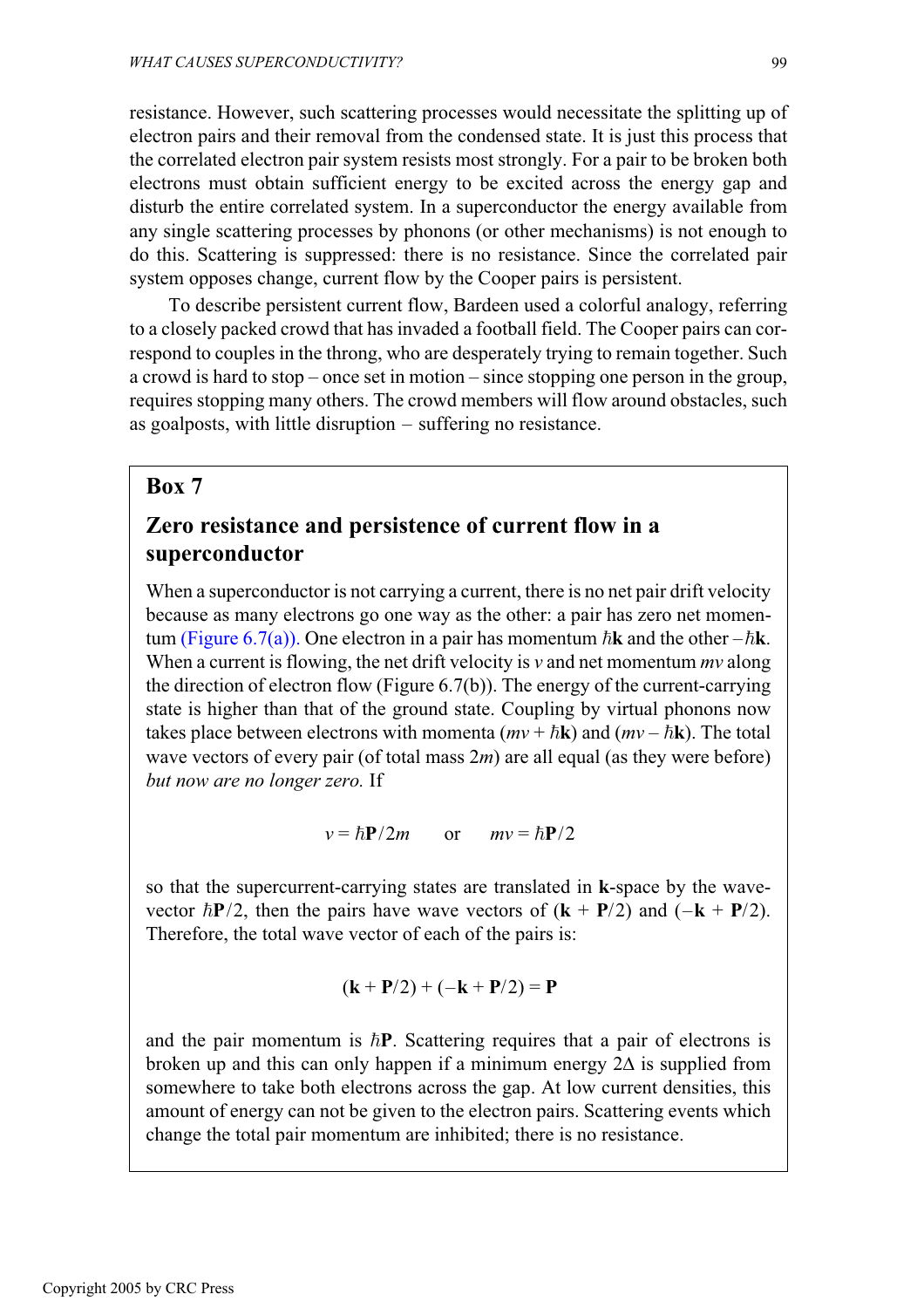Another way of understanding the persistence of current flow is as follows: to take a pair of electrons away is very difficult because of the tendency of bosons to keep together in the same state. Once a current is started it just keeps going forever.

In general, the way in which superconductors behave arises because the electron pairs are bound together in a single energy level and resist removal from it. The BCS theory does account for persistence of a supercurrent. Not only can most of the known facts about superconductivity in conventional materials be explained but new properties are also predicted.

## **Experimental Examination of the Electron Pair Theory**

An energy gap in the elementary excitation spectrum of the electrons in superconductors was postulated several years before the development of the electron pair theory. Nevertheless, the results obtained by BCS, which predicted the magnitude and temperature dependence of the energy gap are an outstanding theoretical achievement. Examination of these predictions is the most obvious way to verify the theory experimentally. Spectroscopic measurements of microwave (Chapter 9) and infrared absorption give direct evidence for the gap and its magnitude; at low frequencies there is no absorption but at a frequency  $v_g$  such that  $h v_g$  equals the energy gap at the temperature of measurement there is a sharp onset of absorption of the radiation: an absorption edge is observed. Thermal properties, such as specific heat and thermal conductivity, related to the energy required to excite electrons across the gap, also provide valuable information about the energy gap.

Perhaps the most striking confirmation of the energy gap comes from *electron tunnelling* experiments. Tunnelling refers to the fact that an electron wave can penetrate a thin insulating barrier, a process that would be forbidden under the laws of classical physics. If a ball is thrown against a wall, it bounces back, but an electron has a probability that it can tunnel through a forbidden region. A fraction of the electrons moving with high velocities in a metal will penetrate a barrier by tunnelling, producing a weak tunnel current on the other side of the barrier. In the late nineteen twenties some phenomena in solids were explained by tunnelling but progress in using tunnelling was slow until 1958, when a young Japanese physicist Leo Esaki at Sony Corporation pioneered the initial experiments that established the existence of the effect in semiconductors. In 1960, an engineer Ivar Giaever, working on electronic devices made by thin film technology at the General Electric Research Laboratory in Schenectady, New York, conjectured that tunnelling might also be used to great effect in the study of superconductors. In particular, he suggested that the energy gap could be measured from the current–voltage relation obtained by tunnelling electrons through a thin sandwich of evaporated metal films insulated by an oxide film. Experiments showed that his conjecture was correct and tunnelling became the dominant method of determining the energy gap in superconductors. Later Brian Josephson predicted tunnelling of Cooper pairs through a thin insulating barrier (this will be discussed in Chapter 7). In 1973 Esaki, Giaever and Josephson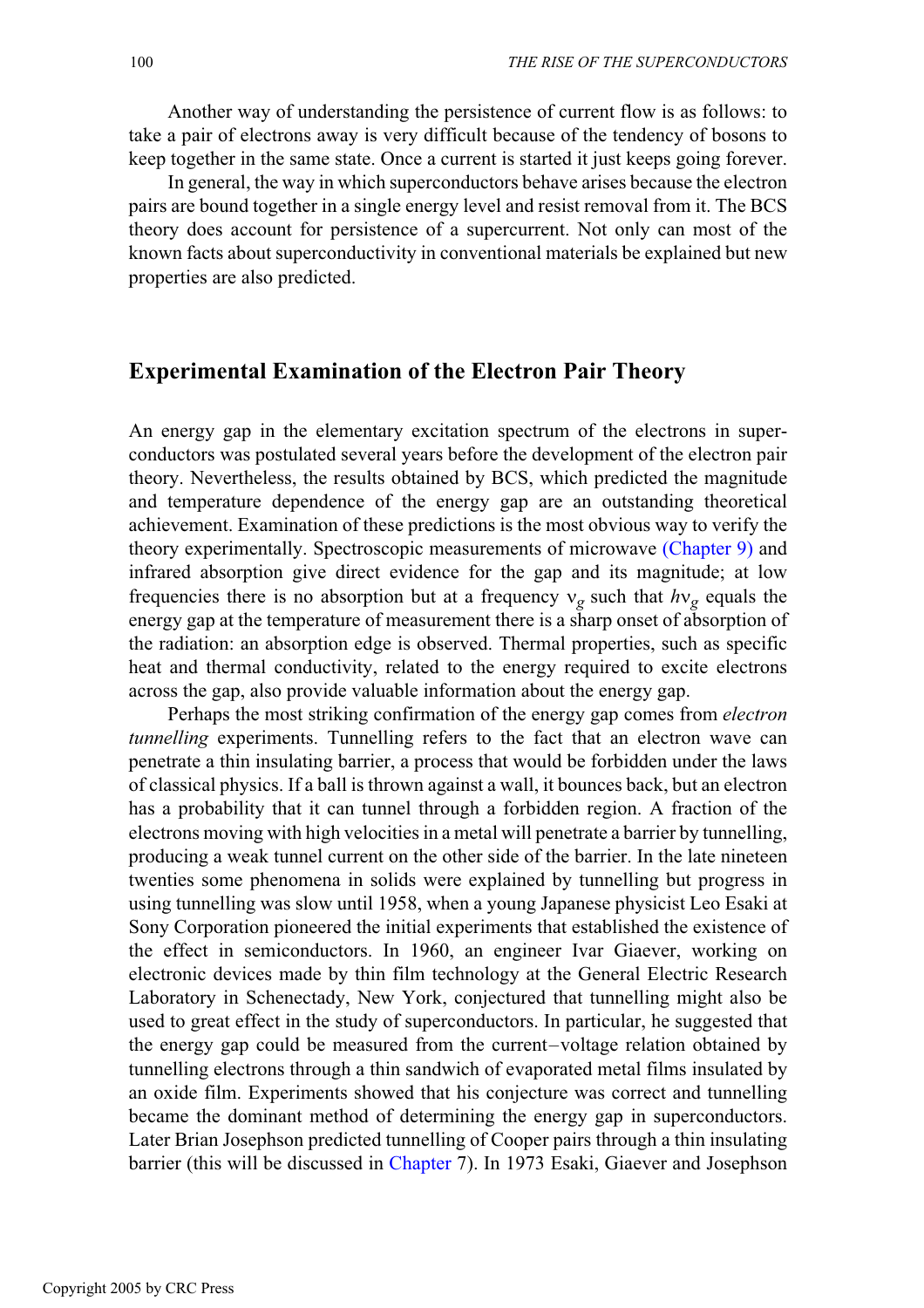were awarded the Nobel Prize in Physics for their discoveries of electron tunnelling phenomena in solids.

Ivar Giaever has told of his trials and tribulations in an amusing way in his Nobel Prize lecture: neither he nor his colleague John Fisher

"*had much background in experimental physics, none to be exact, and we made several false starts. To be able to measure a tunnelling current the two metals must be spaced no more than about 100Å apart, and we decided early in the game not to attempt to use air or vacuum between the two metals because of problems with vibration. After all, we both had training in mechanical engineering! We tried instead to keep the two metals apart by using a variety of thin insulators made from Langmuir films and from Formvar. Invariably, these films had pinholes and the mercury counter electrode, which we used, would short the films. Thus we spent some time measuring very interesting but always non-reproducible current*–*voltage characteristics, which we referred to as miracles since each occurred only once. After a few months we hit on the correct idea: to use evaporated metal films and to separate them by a naturally grown oxide layer*."

To prepare a tunnel junction without pinholes, these early workers first evaporated a strip of aluminium onto a glass slide. This film was removed from the vacuum system and heated to oxidize the surface rapidly. Several cross strips of aluminium (Al) were then deposited over the first film making several junctions at the same time. In this way capacitors, plate electrodes separated by a thin oxide film, were made with superconducting film. Tunnel devices now have important uses and further details of their manufacture are detailed more appropriately in Chapter 9. To obtain the current–voltage characteristic of a tunnel junction, a voltage was applied across it in the circuit shown in Figure 6.8 and the current flow measured. By April 1959, successful tunnelling experiments had been carried out that gave reasonably reproducible current–voltage characteristics. A typical current–voltage characteristic for tunnelling between two superconductors is shown in Figure 6.9; only a minute current can flow across the junction until the voltage applied is sufficient to excite Cooper pairs across the superconducting energy gap.

To explain how the energy gap can be determined, it is instructive to discuss an experiment on a capacitor which has one plate made from a superconductor while the other is a normal metal. When the capacitor plates are less than 100Å apart, a quantum mechanical tunnelling current can flow across the device. Conduction electrons in the metal plates behave as running waves, which are reflected back into the metal at the surfaces; however, there is a finite probability that an electron, on one of many "trial runs" at the surface, may tunnel through the thin layer of insulator separating the plates. The way in which the energy levels are arranged when no voltage is applied to a capacitor which has one superconducting and one normal metal plate is shown in Figure  $6.10(a)$ . As shown by the energy level diagram for a superconductor (Figure 6.5), the Cooper pairs are all contained in one level separated from the excited states by the energy gap (value  $2\Delta$ ). When there is no voltage applied across the capacitor, the level containing the Cooper pairs in the superconductor is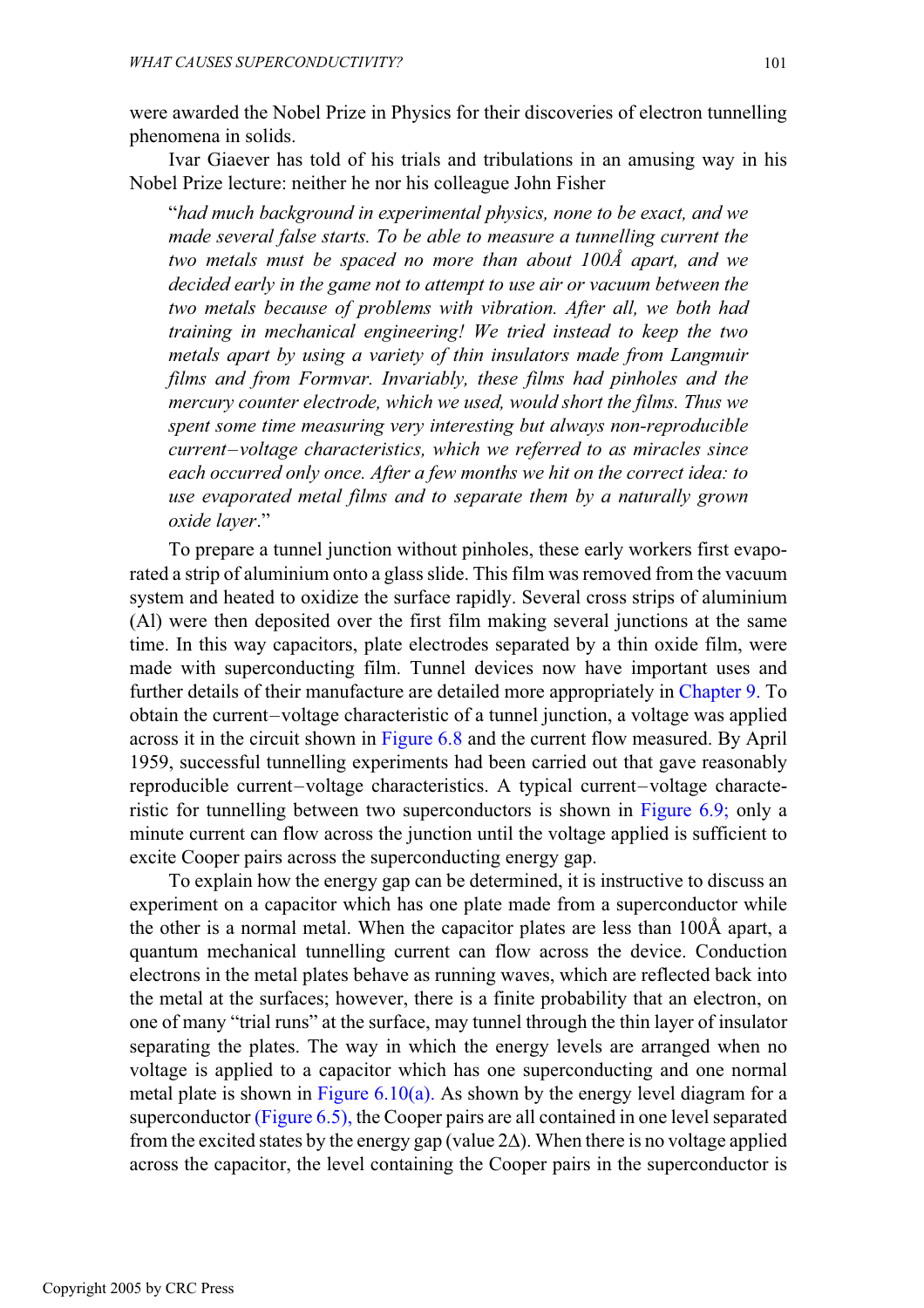

**Figure 6.8** A circuit diagram for making a tunnel experiment. The device is like a capacitor whose electrodes are the superconductor under investigation (in this case aluminium (Al)) separated by a very thin, insulating aluminium oxide film. To measure the current–voltage characteristics of the device, a variable voltage (labelled EMF) is applied across it and measured using the voltmeter; the resultant current is measured with the ammeter.



**Figure 6.9** The experimental current–voltage characteristic observed for tunnelling between identical superconductors. There is a sharp increase in the tunnelling current when the applied voltage is equivalent to the energy gap at the temperature of measurement. For comparison tunnelling between two normal metals is also shown.

lined up with the Fermi level in the normal metal on the other side of the insulating barrier. Electrons can only tunnel through the insulating layer, if there are empty states for them to go into; no current flows. However, when a positive voltage is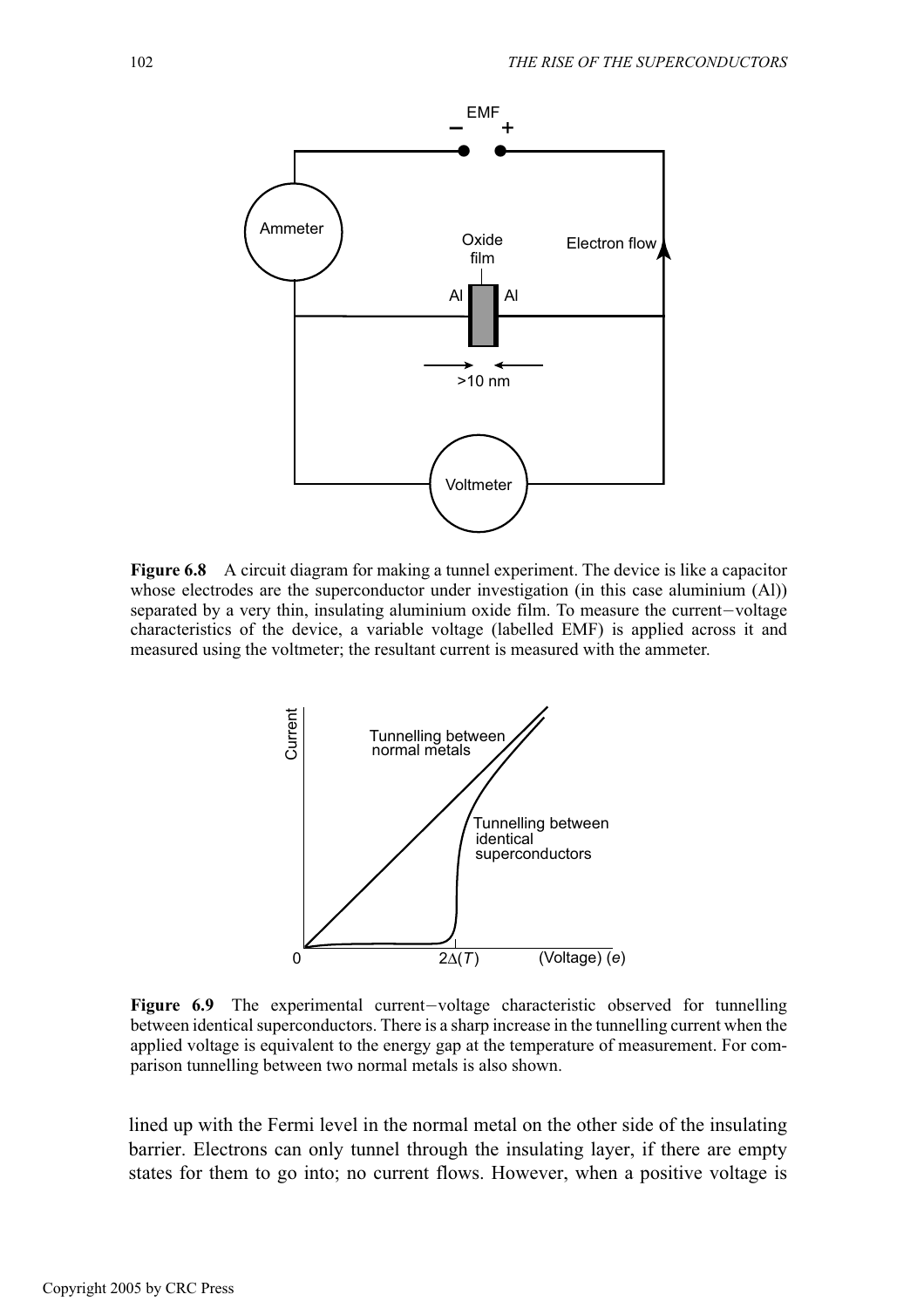

**Figure 6.10** Energy level diagram for tunnelling across a device made of a superconductor separated from a normal metal by a thin insulating film. (a) No applied voltage. There are only a few excited electrons above the superconducting energy gap. The Cooper pair level is at the same energy as that of the Fermi level. (b) When the applied voltage is large enough for the states containing single electrons which face empty states above the Fermi level of the normal metal on the other side of the junction, a substantial current can flow because electrons can tunnel across into the empty states then available for them.

applied to the superconductor, the Cooper pair state is lowered (Figure  $6.10(b)$ ). Tunnelling still does not take place until the voltage becomes large enough for the edge to be pushed to the same level as the Fermi energy in the normal metal. Electrons at the Fermi level in the normal metal can now tunnel from the negative plate across the insulator into the empty excited states in the superconductor that forms the positive plate. A current flows.

Hence to measure the energy gap, a positive voltage  $V$  is applied to the superconducting plate. This lowers the energy levels of the superconductor relative to those in the normal plate. For a small voltage no tunneling occurs. However, when the applied voltage *V* is raised to a value  $V_{\text{critical}}$  equal to  $\Delta/e$ , the Fermi level in the normal metal is lifted up to the lowest empty excited states in the superconductor. So at this applied voltage, which is a direct measure of one half  $\Delta$  of the gap, there is a sharp increase in the current flowing across the capacitor. The current–voltage characteristic of the device is illustrated in Figure 6.11. In effect, tunneling experiments allow direct measurements of the gap with a voltmeter. The voltage is small, only of the order of a millivolt.

Giaever also observed a characteristic fine structure in the tunnel current, which depends on the coupling of the electrons to lattice vibrations. From these beginnings tunnelling has now developed into a spectroscopy of high accuracy to study in detail the properties of superconductors. The experiments have confirmed in a striking way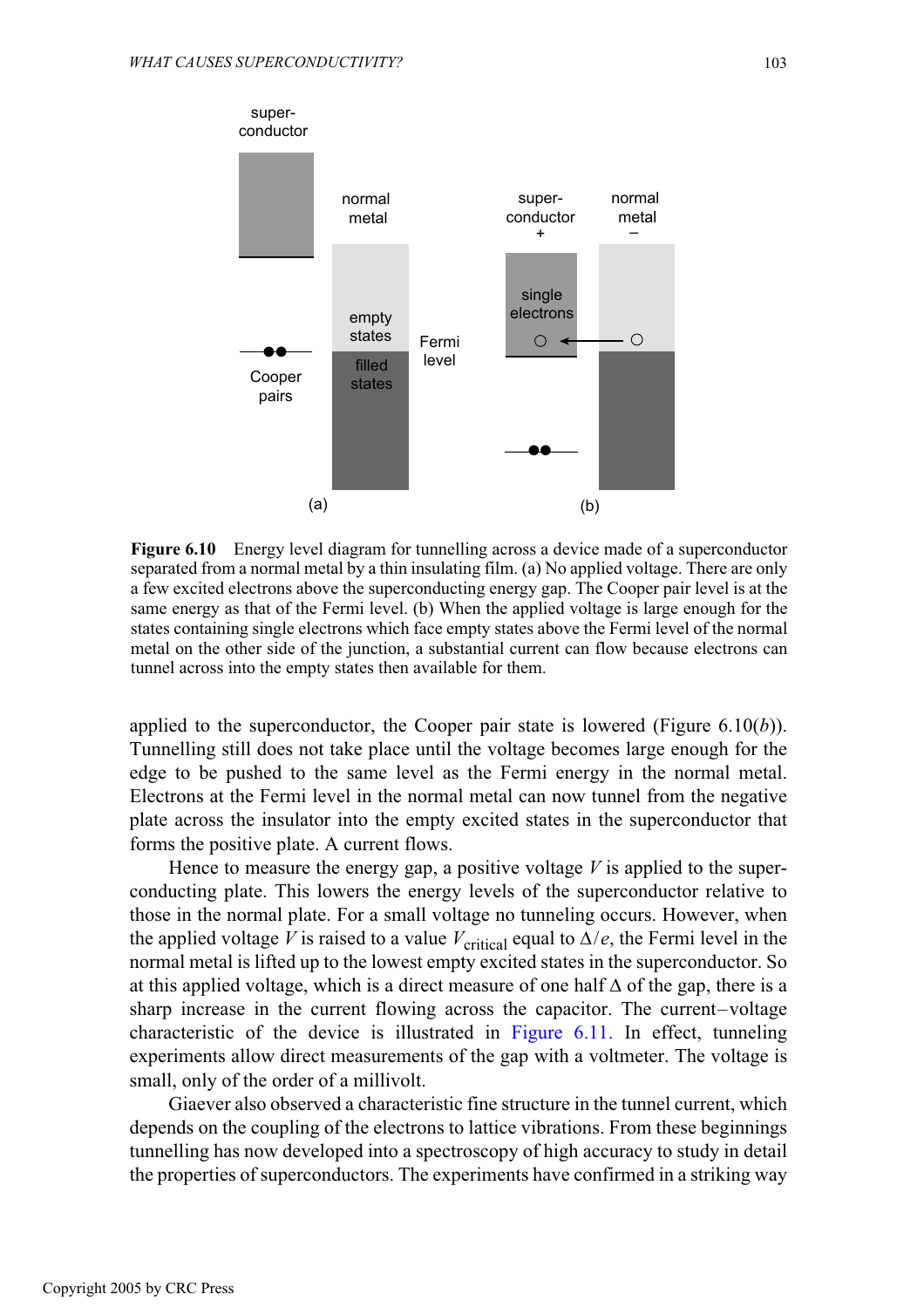

**Figure 6.11** The experimental current–voltage characteristic observed for tunnelling across a capacitor made with one plate of normal metal and the other plate of superconductor. At a voltage less than that required to break Cooper pairs and excite normal electrons above energy gap no tunnelling current flows. When the voltage  $V_{\text{critical}}$  is large enough to break pairs, there is a sharp increase in the tunnelling current. The critical voltage  $V_{critical}$  can be used to measure the energy gap ( $V_{critical} = \Delta/e$ ) at the temperature of measurement. Here  $\Delta$  is half the gap and *e* is the electronic charge.

the validity of the BCS theory: extrapolated values of the limiting energy gap at 0K are between  $3kT_c$  and  $4.5kT_c$  for conventional superconductors. The temperature dependence of the gap usually follows quite closely the BCS predicted curve shown by the solid line in Figure 6.6.

Several other techniques have been used to determine the energy gap in superconductors. One of these is to measure the absorption of monochromatic, ultrasonic waves in the frequency range 10MHz to 1000MHz in which the ultrasound wave energy is small compared with the energy gap. Normal electrons scatter the ultrasound waves, attenuating them. So as the temperature is lowered through the critical temperature  $T_c$ , reducing the number of normal electrons, the attenuation of ultrasound waves decreases sharply. Determinations of the energy gap from ultrasonic attenuation measurements are in reasonable accord with BCS predictions. In 1964, while at the University of California, Riverside, George Saunders made ultrasonic attenuation measurements on metal single crystals, and discovered that the energy gap is anisotropic: it depends upon crystallographic direction. Typical results of the anisotropy of the energy gap are detailed in Table 6.1. This directional effect is a result of the Fermi surface also being anisotropic. It shows one limitation of the BCS theory, which, as we have seen, is based upon a spherical model of the Fermi surface and therefore cannot predict anisotropy of the energy gap.

There are also problems in the application of the BCS theory to alloys and other more complex superconductors. Phil Anderson suggests that in alloys strong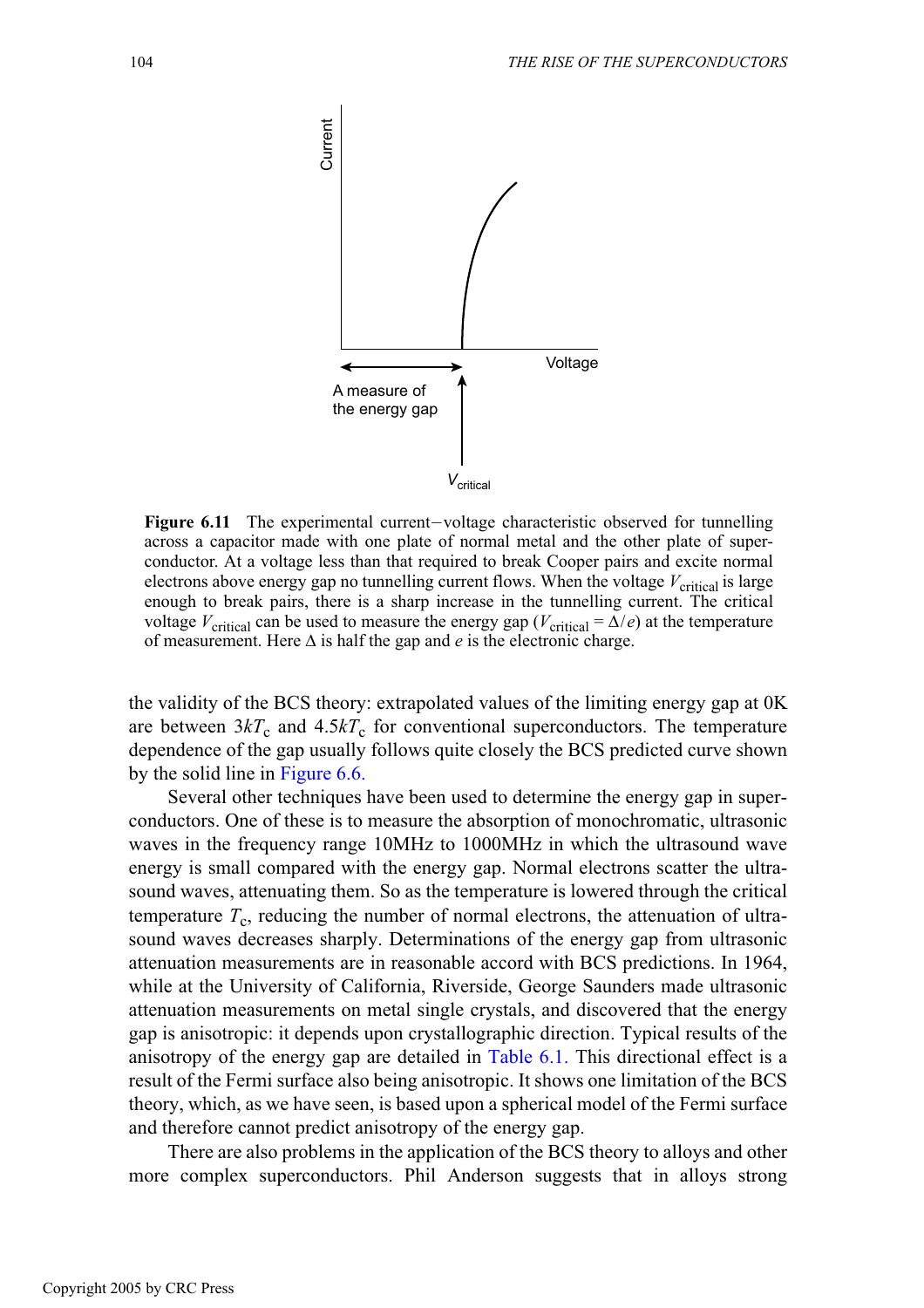scattering results in a more nearly constant interaction than that for anisotropic, pure metal superconductors. In these "dirty" superconductors the energy gap should be isotropic and the BCS theory should be obeyed closely. Measurements made by George Saunders of ultrasonic attenuation in the intermetallic, disordered alloy of composition equivalent to  $In_2B$ i confirm this prediction. The energy gap at 0K is  $(3.4\pm0.2)k_BT_c$  and, as shown in Figure 6.6, the temperature dependence of the energy gap is in reasonable agreement with that predicted by BCS. Other experimental measurements also suggest that the BCS theory is applicable to alloys. Only a few of the experimental methods used to examine the BCS theory have been surveyed here. There are numerous other techniques available. The results confirm that the generalized BCS model of superconductivity is essentially correct for many alloy superconductors.

Interesting discoveries in the field of conventional superconductors are still being made. As recently as January 2001, Professor Jun Akamitsu of the Aoyama Gakuin University in Tokyo announced at a symposium on "Transition Metal Oxides" in Sendai, Japan, that magnesium boride  $(MgB<sub>2</sub>)$  is a binary intermetallic superconductor with a critical temperature  $T_c$  of 39K – the highest yet found for a conventional material. This discovery caused an immediate flurry of excitement as scientists worldwide attempted to verify and extend the observation. Just as the aftermath of the discovery of high temperature superconductors by Bednorz and Müller meant that many scientists communicated with each other via faxes, pre-prints and telephone conversations, so the more recent discovery led many scientists to first announce their results on the Internet; a trend which it seems is set to continue. By examining a sample containing the less abundant boron isotope  $(^{10}B)$ , a group led by Paul Canfield at the Ames Laboratory in Iowa State University has already shown that  $\mathrm{MgB_2}$  has an isotope effect, which is consistent with the material being a phononmediated BCS superconductor, although such a high transition temperature might have implied an exotic coupling mechanism. Strong bonding with an ionic component and a considerable electronic density of states produce strong electron–phonon coupling, and in turn the high  $T_c$ . Other experiments such as electron tunnelling are also consistent with a BCS mechanism.

|    | Direction of propagation<br>of ultrasonic waves | Energy gap<br>$(2\Delta(0)/k_BT_c)$ |
|----|-------------------------------------------------|-------------------------------------|
| T1 | $[10\bar{1}0]$                                  | 4.1                                 |
|    | $[1\overline{2}10]$                             | 4.0                                 |
|    | [0002]                                          | 3.8                                 |
| Sn | [001]                                           | 3.2                                 |
|    | $[110]$                                         | 4.3                                 |
|    | $[010]$                                         | 3.5                                 |
|    |                                                 |                                     |

**Table 6.1** The limiting energy gap at 0K in different directions in thallium (Tl) and tin (Sn) as determined from acoustic attenuation measurements. The directions in column two are given in Miller indices which are defined in standard texts on crystallography.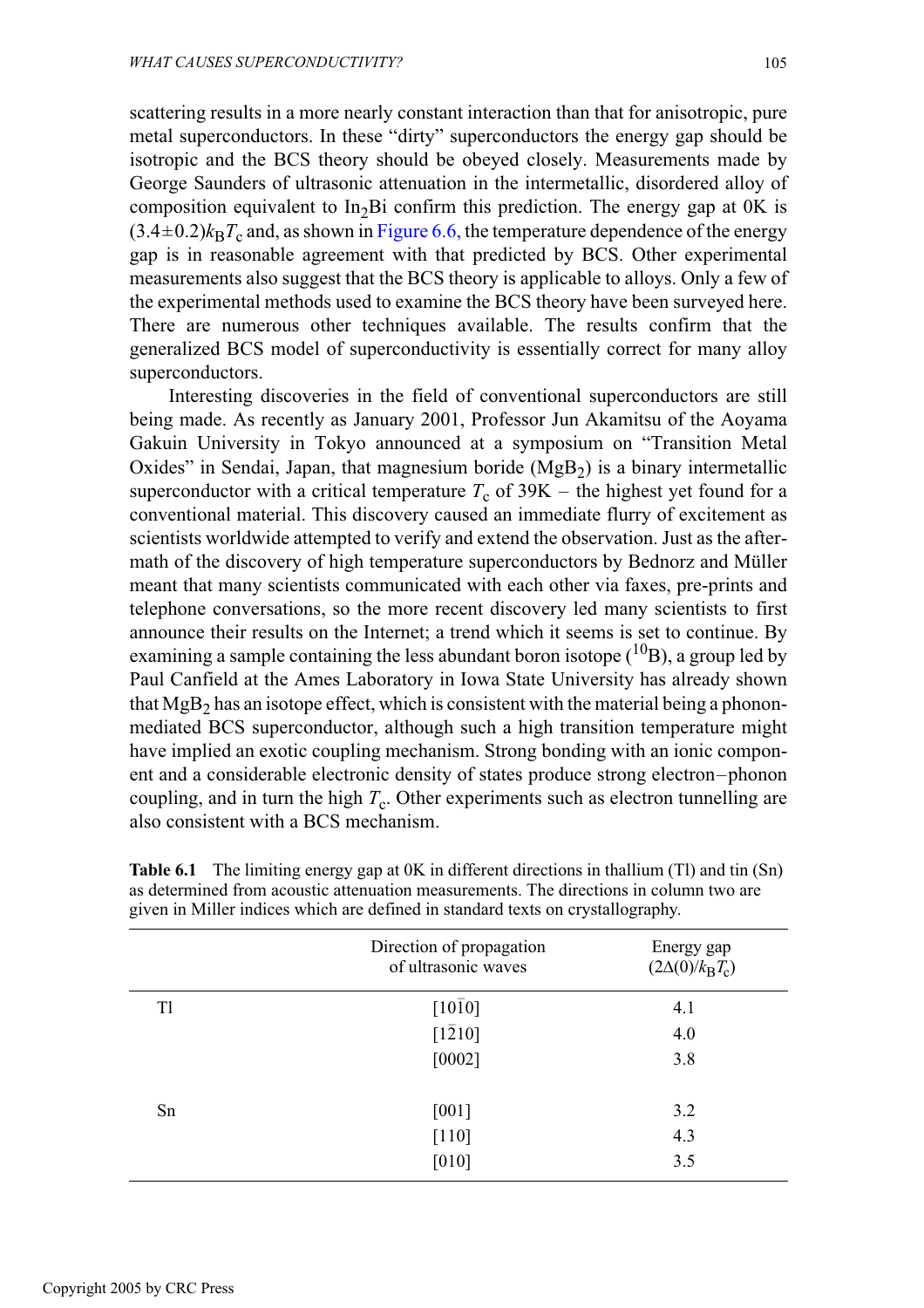It is possible to purchase  $MgB_2$  directly from chemical suppliers and many of the first superconducting samples were obtained in that way. The recent discovery does pose the question as to why the superconducting properties of  $MgB_2$  were not discovered years ago. In Chapter 2, the systematic search for new superconductors by John Hulm, Berndt Matthias and others was discussed. They had great success with intermetallic compounds based on transition metals but failed to find superconductivity in any transition metal diborides that they examined. The recent discovery undoubtedly means that there will be renewed interest in other binary and ternary intermetallic compounds. Finally, an interesting ramification is that  $MgB<sub>2</sub>$ can be thought of as an analogue of the predicted metallic hydrogen superconductor, which many believe could have an extremely high critical temperature  $T_c$ , and which may exist in cold stars.

#### **Summary**

Within the limits imposed by the relative simplicity of the model, the BCS theory provides an acceptable explanation of the phenomenon of superconductivity in the conventional materials. The BCS model extends the concept of a "two-fluid" superconductor. At temperatures below the critical temperature  $T_c$  there are both normal and superconducting electrons. Intrinsic to the superconductor is an energy gap between the two types of particle states. The superelectrons consist of pairs of electrons coupled by phonons. Overlap between pair waves gives rise to a condensed state of long-range order capable of sustaining persistent currents; in the superconducting state, quantum effects are acting on a macroscopic scale. Experimental results on pure metal superconductors are in reasonable agreement with the theory. Certainly, measured values of the limiting energy gap at  $0K$  ranging from  $3.2k_BT_c$  to  $4.6k_BT_c$  are in accordance with the prediction of  $3.5k_BT_c$ , and the measured temperature dependence of the gap is in general in keeping with the theory. Real metals are more complex than the idealized BCS model. The theory is framed to deal with the general cooperative nature characteristic of all superconductors. Superconductors, however complicated their energy surfaces may be in reality, are treated within the context of the same model: the BCS model is really a *law of corresponding states.*

All conventional superconductors show some departures from the BCS superconductor, but deviations are surprisingly small. Recourse to a stronger electron–phonon coupling interaction than that used in the initial theory can resolve many of the difficulties that do arise. For instance, in the strong-coupling limit the predicted energy gap of  $4.0k_BT_c$  at 0K, as against the  $3.5k_BT_c$ , of the weak coupling theory of BCS, accords with the experimental data for mercury and lead. Thus a more realistic choice for the coupling interaction can allow for some variation in behavior from metal to metal. Agreement between experiment and theory is then much closer. The electron-pair hypothesis occasions a point of departure rather than a conclusion to the subject. Not only are known facts explained but also new phenomena are predicted.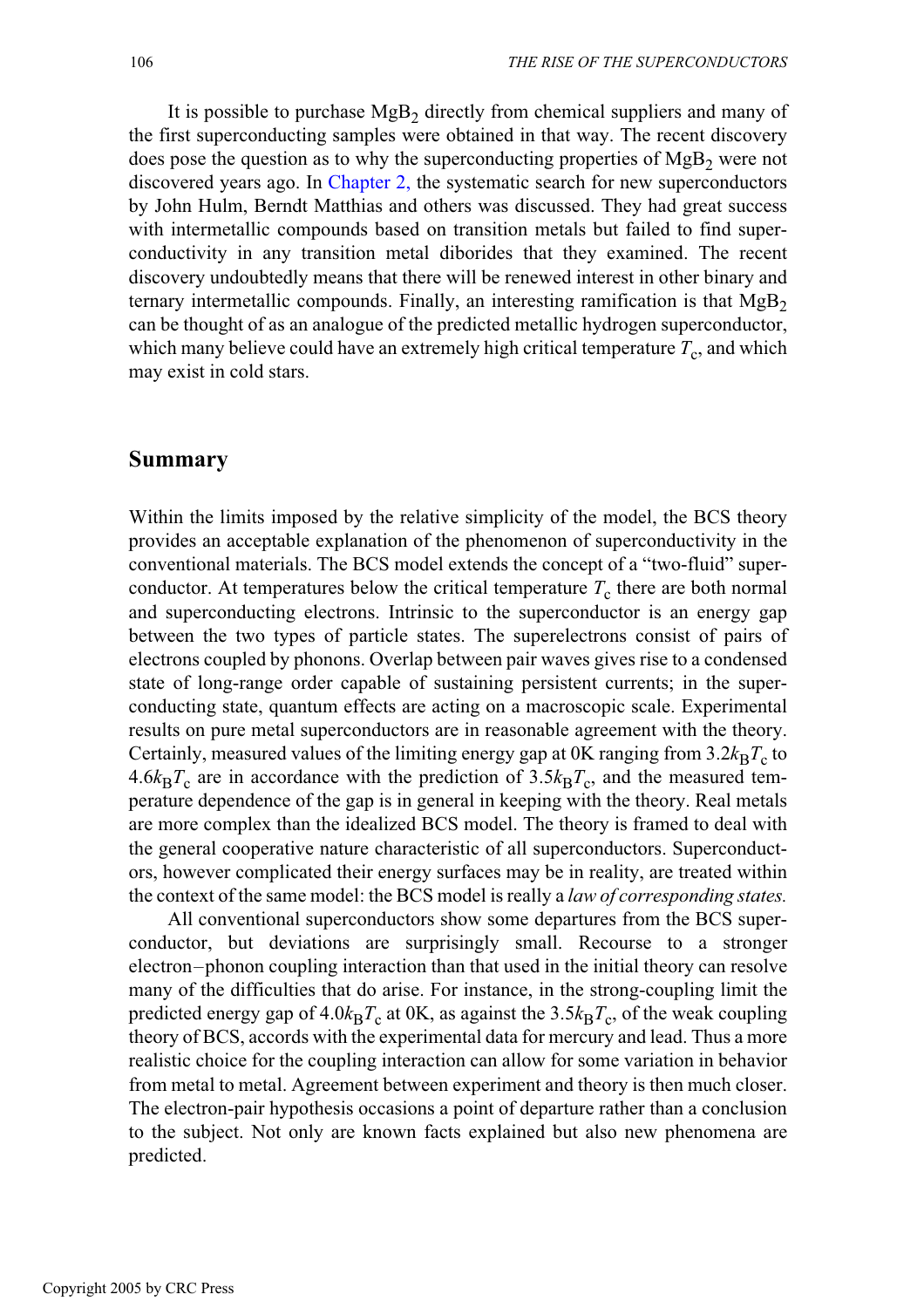One requirement of a theory of superconductivity is that it should predict which materials may be superconducting. In this BCS is somewhat reticent. Nevertheless, the theory does suggest that a strong interaction between the lattice and electrons is conducive to the formation of the condensed state of Cooper pairs. A strong electron–phonon interaction inhibits normal state conduction because the electrons are more strongly scattered: metals such as tin, lead, thallium and mercury, which are relatively poor conductors in the normal state, tend to be superconductors, while the best conductors of electricity, the noble metals, in which lattice scattering is weak, do not become superconductors.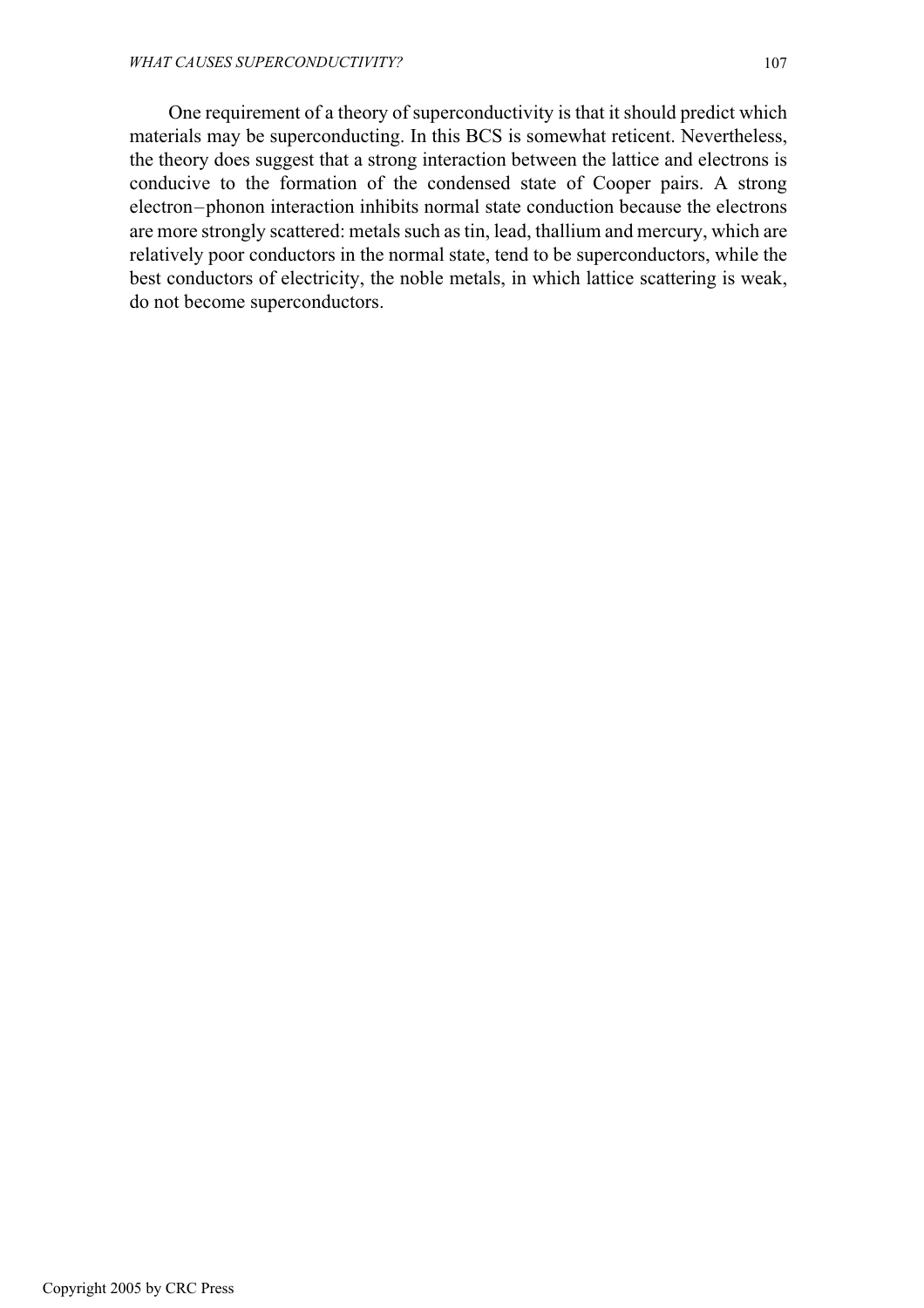# **The Giant Quantum State and Josephson Effects** 7

One of the most fascinating and fundamentally important properties of superconductivity is its quantum behavior over large distances. Usually quantum mechanical effects are only important at low temperatures and over distances on the atomic scale, that is about  $10^{-9}$  meters. Superconductors are an exception to this rule. As long ago as the late 1940s, Fritz London, with a great leap of the imagination suggested that for superconductors, the wave–particle duality should be able to be seen in vastly larger objects, even to a mile long superconducting loop.

As for all matter, the de Broglie hypothesis applies to Cooper pairs of electrons: there is a wave associated with them. The de Broglie wave of a Cooper pair extends over a distance of about  $10^{-6}$  meters – some thousand times longer than the spacing between atoms in a solid. This size scale of a Cooper pair defines a coherence distance between the individual electrons forming the pairs. The essence of superconductivity is coherence between the de Broglie waves of *all* the Cooper pairs: this phase coherence extends over the whole of a superconducting body even though it may be enormous. Phase coherence corresponds to BCS telling us that *all the Cooper pairs behave in exactly the same way,* not only as regards their internal structure but also as regards their motion as a whole: they all move in time with each other. In a Cooper pair, the electrons are bound together to form an entity rather akin to a "two electron molecule". Each pair can be thought of as a wave (Figure 7.1) travelling unscattered throughout the whole volume of the superconducting metal. Each electron finds itself preferentially near another electron in a Cooper pair, which acts over such a large volume that within it there are millions of other electrons each forming their own pairs. As a result, the waves, now relating to the whole collection of pairs, overlap in a coherent manner (Figure 7.2): in addition to having the same wavelength, the pair waves are all in step: they have the same phase in time.

When there is a superconducting current flowing in a metal, all the pairs have the same momentum; the corresponding waves all have the same wavelength and all travel at the same speed. These waves (Figure 7.2) superpose on each other to form a synchronous, co-operative wave with that same wavelength. Whatever the size of the superconductor, all the electron pairs act together in unison as a wave that shows the extraordinary feature of remaining coherent over an indefinitely long distance spanning the entire superconductor. This property, known as phase coherence, is central to superconductivity and has profound consequences: indeed it can be thought of as being responsible for the curious properties of superconductors. It leads to the existence of the superconducting energy gap and is the source of the long-range order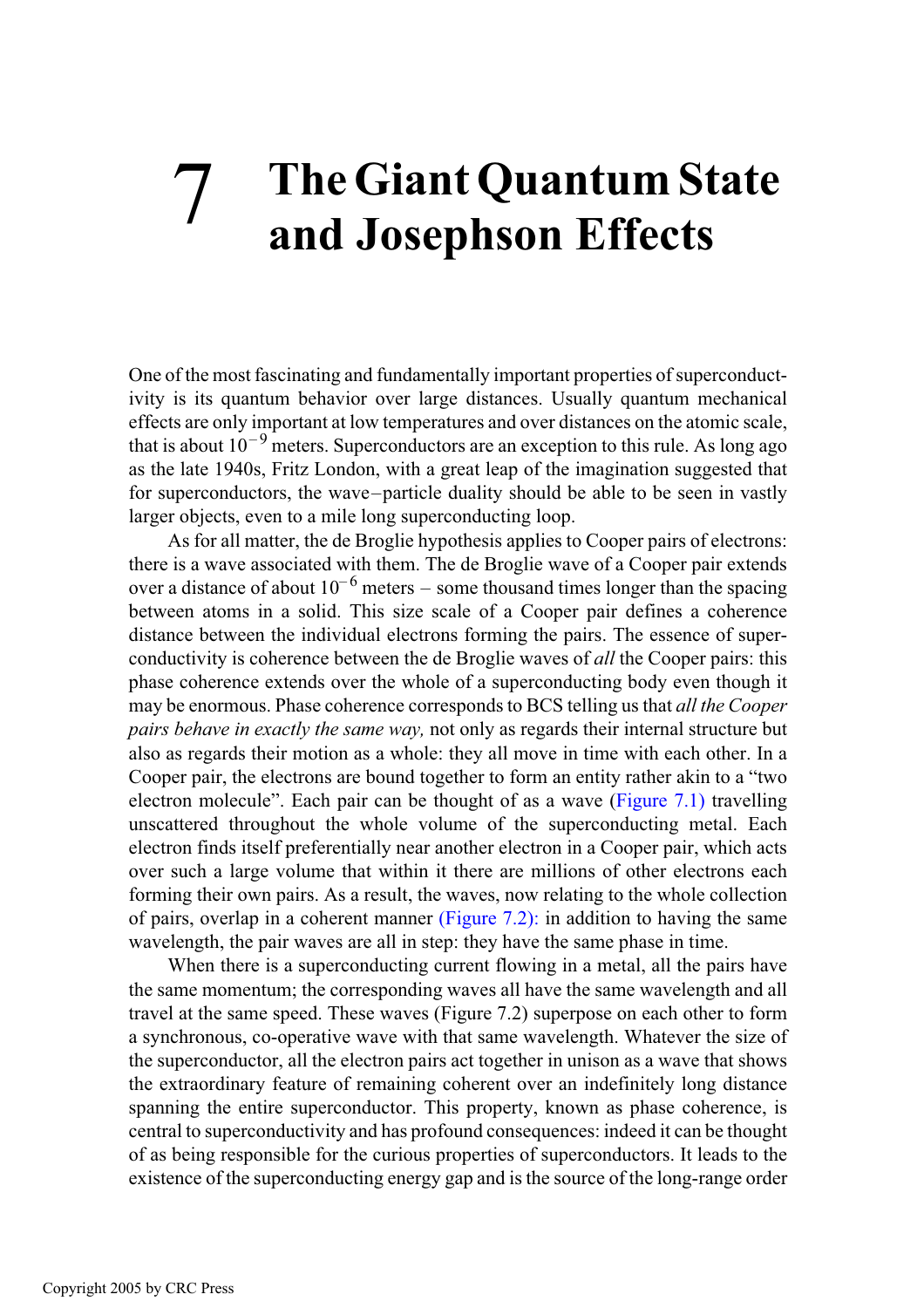

**Figure 7.1** Travelling wave. A Cooper pair can be represented by a *travelling wave.* A sine wave of wavelength  $\lambda$  is used here as a simple way to enable "visualization" of the Cooper pair wave. If **P** is the momentum of the pair, the *de Broglie wavelength*  $\lambda$  of this travelling wave is *h*/**P**. The open circles represent points of equal *phase;* this time phase is associated with the energy of the pair. Physicists use the *wave function*  $\psi$  as a mathematical tool to represent particles in quantum systems. Like any wave, this function has both amplitude and phase.  $|\psi|^2$ | gives the probability for a particle to be in a particular place at a particular time.

of the superconducting electrons. It is the reason why superconductors exhibit quantum effects over large distances. This coherent wave, which is identical for all the pairs throughout the superconductor, can undergo interference and diffraction effects, analogous to those observed for light waves, that are manifest in the macroscopic quantum interference effects, observed in SQUIDS (see Chapter 9) and have useful applications.

So each superconducting pair is characterized by a wave with an amplitude and a phase. The superconducting ground state is a coherent superposition of pairs – all having the same phase. Let us consider what happens if a current of electrons is set up round a ring. Motion around a ring made of a metal in the normal state causes electrons to accelerate centripetally (in an analogous manner to the moon travelling in orbit around the earth) and they continuously emit electromagnetic radiation and lose energy. By contrast, in a superconducting ring a supercurrent persists and does not lose energy by radiating electromagnetic waves. Stationary states of this kind, which do not alter with time, are governed by quantum conditions. These require the quantization of the energy of the superconducting current. This situation is analogous to the quantization of the energy levels for an electron in orbit around the proton in a hydrogen atom: in the Bohr model (see Figure 5.1) an electron remains indefinitely in its orbit with an unchanged energy and does not radiate electromagnetic waves. To increase its energy, the electron has to jump into another quantum state having a higher fixed energy. Similarly a supercurrent in a ring is quantized and can only be increased by a jump up into a state of higher fixed energy and current. One consequence of this quantization of the current round a ring is that the magnetic flux threading through the ring is quantized and we now consider the ramifications of this remarkable feature.

## **Flux Quantization**

Flux quantization is another quantum effect of superconductors that was predicted by Fritz London. It was thought to be so bizarre that nobody paid much attention to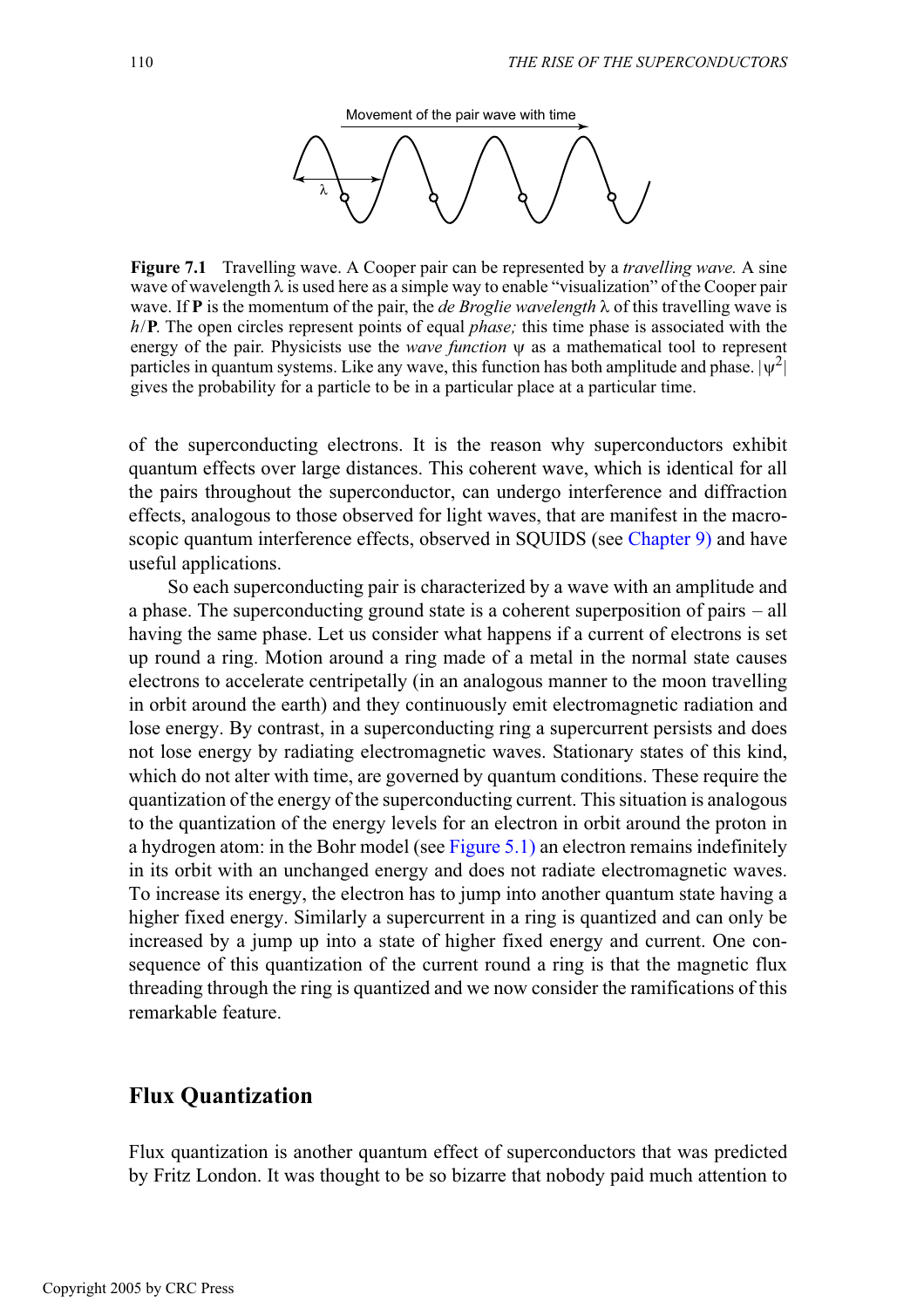

**Figure 7.2** Coherence of waves. In a superconductor all the pair waves have the same phase and so these three waves should be superimposed: they are said to be phase coherent. A single wave function can then describe the entire collection of Cooper pairs.

it for many years. Fritz London, again displaying his deep insight, proposed, as part of a phenomenological theory of superconductivity, that the magnetic flux passing through the axial hole in a hollow, current-carrying, superconducting ring should be quantized in multiples of  $h/e$  (4.14 $\times$ 10<sup>-15</sup> Weber); that is the flux can be zero, or *h*/*e*, or 2*h*/*e*, or 3*h*/*e*, and so on, but can have no value in between. This theoretical prediction that the flux must be a multiple of the basic quantum mechanical unit *h*/*e* is in complete contrast with classical physics, which would suggest that any current and magnetic flux can take any value at all. In his day, it was not possible to test this prediction because the available apparatus was not sufficiently sensitive to measure the small magnetic flux involved.

The advent of the BCS theory stimulated experiments to confirm the predictions made about flux quantization. It transpired that the results obtained provided convincing evidence for Cooper pairing. Careful experiments have verified that the magnetic flux is indeed quantized, but that the magnitude of the flux quantum is *h*/2*e*  $(2.07 \times 10^{-15}$  Weber): half London's predicted value. This is consistent with pairs of electrons, rather than single ones that London had originally assumed. Finding this gave an enormous boost to the acceptance of the BCS theory – being overwhelming evidence that the electrons are bound together in Cooper pairs: the result suggests that the charge on the current carriers is 2*e* (where *e* is the electronic charge).

Flux quantization is a direct result of the electron correlation and gives a further insight into the stability of persistent currents in superconducting rings. If a supercurrent is to decay, the flux must jump to another state with an integral quantum number: the system as a whole must be altered; many particles must change states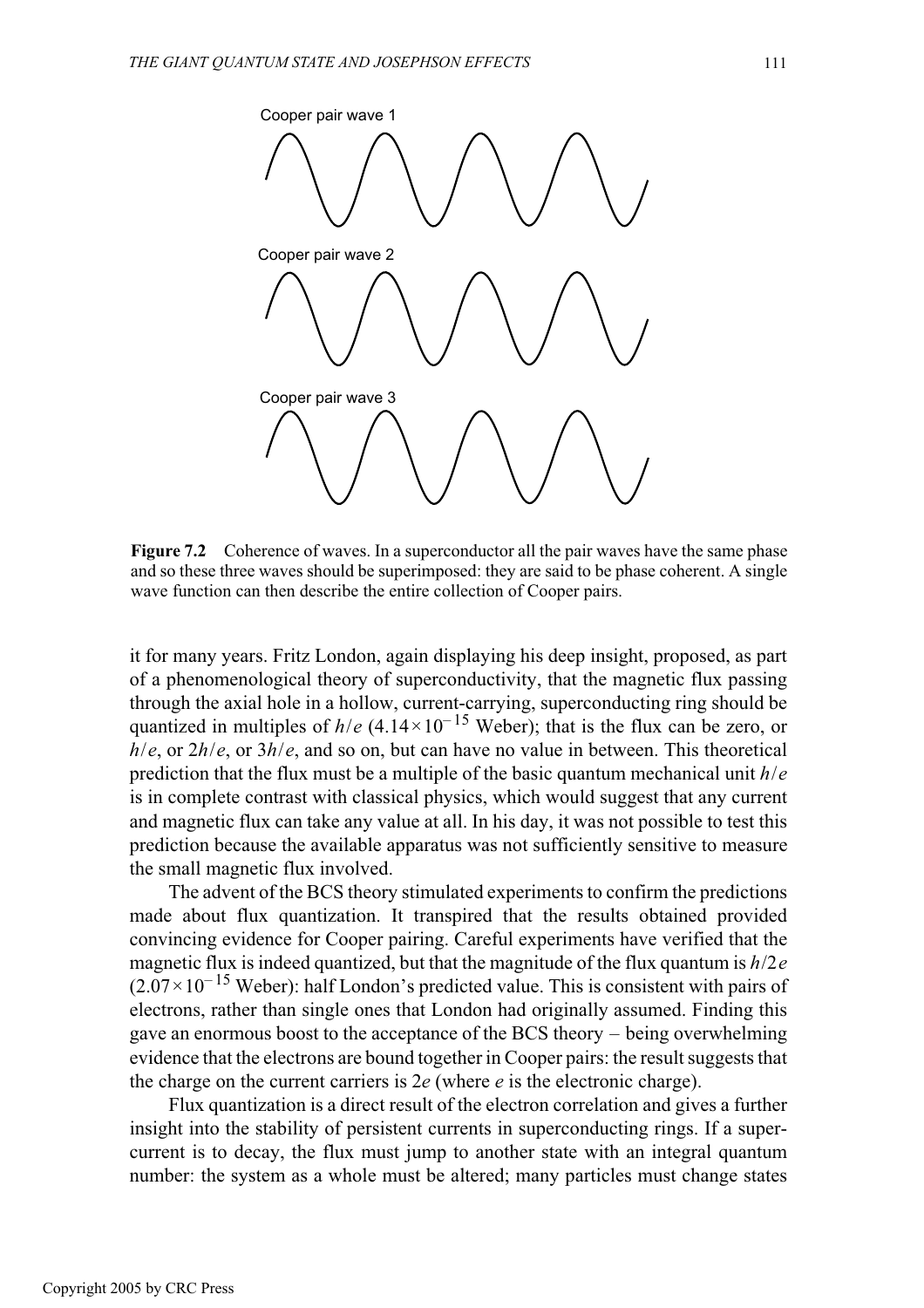

**Figure 7.3** A ring in a magnetic field. (a) In the normal state: magnetic flux lines thread the ring and the metal itself. (b) When temperature is lowered below the critical temperature  $T_c$ , magnetic flux is ejected from the metal but still threads the ring. (c) As the outside magnetic field is removed, a current is induced in the ring which produces magnetic flux with the same value as before. The current and the magnetic flux persist and both are quantized.

simultaneously. The probability of this happening is vanishingly small because typical scattering processes in the solid affect only a few particles at a time. Hence supercurrents can and do persist. The nature of the flux quantization involved is a consequence of the zero resistance to a current flowing round a superconducting ring and the quantization of that current.

Let us take a ring made of a metal that can go superconducting, and place it in a magnetic field above the critical temperature, as shown in Figure 7.3(a). In the normal state magnetic field lines pass through the hole in the ring and also through the metal of the ring itself. If the ring is cooled below the critical temperature  $T_c$ , so that it goes into the superconducting state, the new situation shown in Figure 7.3(b) is produced: due to the Meissner effect, when the ring is made superconducting, the magnetic field is forced out of the superconducting metal of which the ring is made. However, flux still threads through the hole in the ring. If the external field is now removed, by Faraday's laws, as that field changes a current is induced in the ring that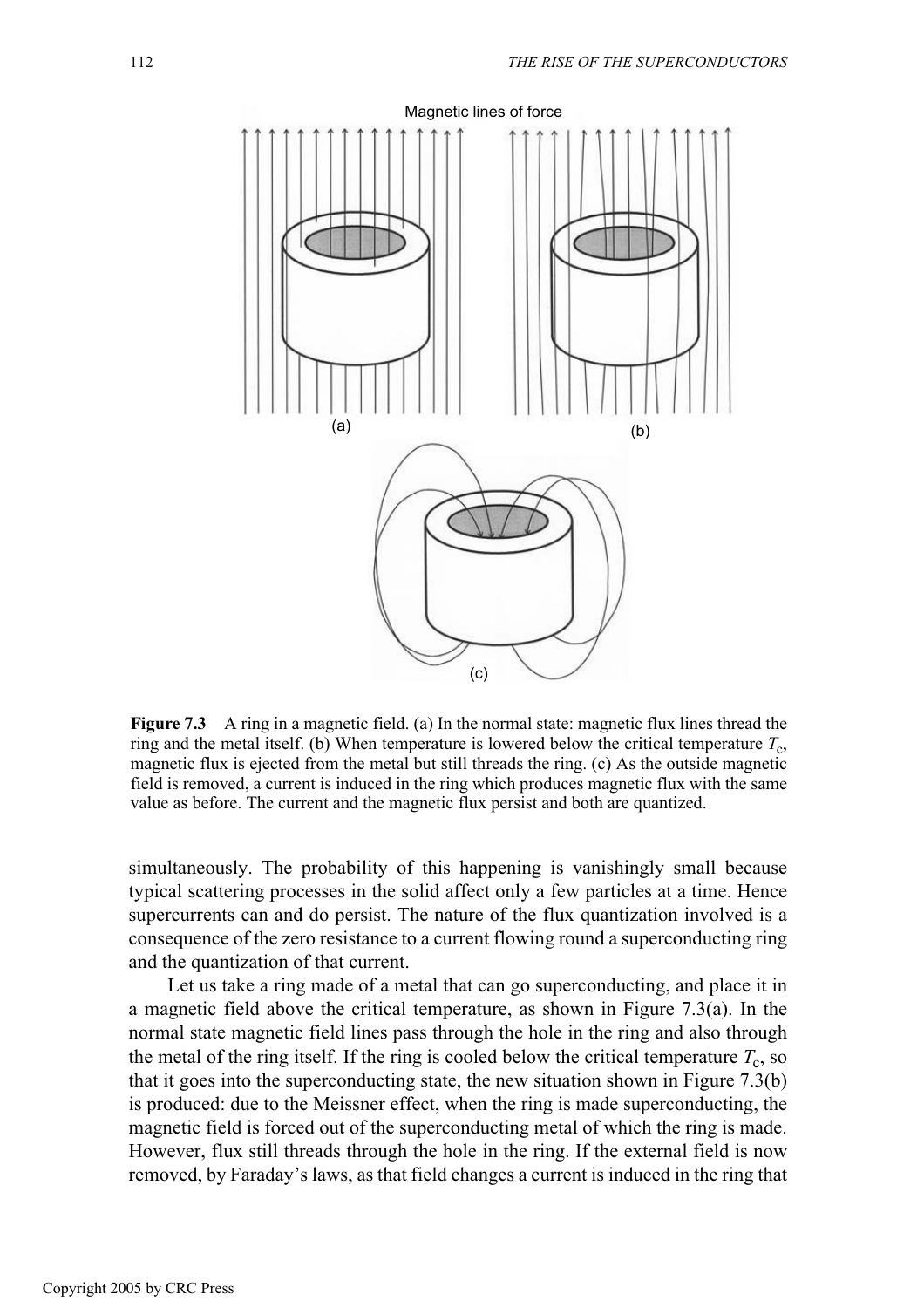keeps the flux threading the ring at a constant value. This current persists round the ring. Hence the magnetic flux lines going through the hole remain trapped, as shown in Figure 7.3(c). Another novel feature is that both the current and the associated magnetic flux can only be increased in fixed steps. For the magnetic flux, drawn as a magnetic flux line, the fixed steps are now known to be *h*/2*e*. The **flux quantization** existing inside the ring can be visualized by fixing each magnetic field line with a value of  $h/2e$  and ensuring that only an integral number of such lines can thread the hole in the ring in Figure 7.3(c).

The problem facing those experimentalists who planned to test this fundamental quantization of the current and flux in a superconducting ring is that the value of each flux quantum is extremely small: the amount of magnetic flux threading a tiny cylinder a tenth of a millimeter in diameter is about one percent of the earth's magnetic field. This makes experimental observation of flux quantization extremely difficult; to make a successful measurement, it is necessary to use very small rings. That was done. Flux quanta were first observed by measuring discontinuities in the magnitude of the magnetic field trapped in a superconducting capillary tube. In 1961 Bascom Deaver and William Fairbank at Stanford University, and at the same time Doll and Näbauer in Munich, Germany published papers in the same edition of *Physical Review Letters* reporting that they had been able to make sufficiently sensitive magnetic measurements to observe flux quanta and determine their value. The objective was to find out whether it is true that the magnetic flux threaded through a superconducting ring can take only discrete values. Both groups used very fine metal tubes of diameter only about  $10\mu m (10^{-3}cm)$ ; then the creation of a flux quantum requires a very weak magnetic field of about  $10^{-5}$ T, which can be handled experimentally provided that the earth's magnetic field is screened out. To carry out these superlative experiments, Doll and Näbauer used small lead or tin cylinders made by condensing metal vapor onto a quartz fiber. Deaver and Fairbank made a miniature cylinder of superconductor by electroplating a thin layer of tin onto a one-centimeter length of  $1.3 \times 10^{-3}$ cm diameter copper wire. The coated wire was put in a small controlled magnetic field, and the temperature reduced below 3.8K so that the tin became superconducting, while the copper remained normal. Then the external source of magnetic field was removed, generating a current by Faraday's law; as a result the flux inside the small superconducting tin cylinder remained unchanged, as shown in Figure 7.3(c). This tin cylinder now possessed a magnetic moment, which was proportional to the flux inside it. To measure this magnetic moment, a pair of tiny coils was sited at the ends of the tin cylinder and the wire wobbled up and down between them at about 100 cycles per second (rather like the behavior of the needle in a sewing machine). Then the magnetic moment was determined from voltage induced in the coils.

Deaver and Fairbank found that the flux was quantized, *but that the basic unit was only one-half as large as London had predicted on the basis of single electrons.* Doll and Näbauer obtained the same result (Figure 7.4 in which the states having 0, 1, 2 and 3 flux quanta can be seen). At first, this discrepancy from London's prediction was quite mysterious, but shortly afterwards the chief assumption of the Bardeen, Cooper, and Schrieffer theory that the superconducting electrons are paired provided the explanation of why it should be so. Everything had now come together.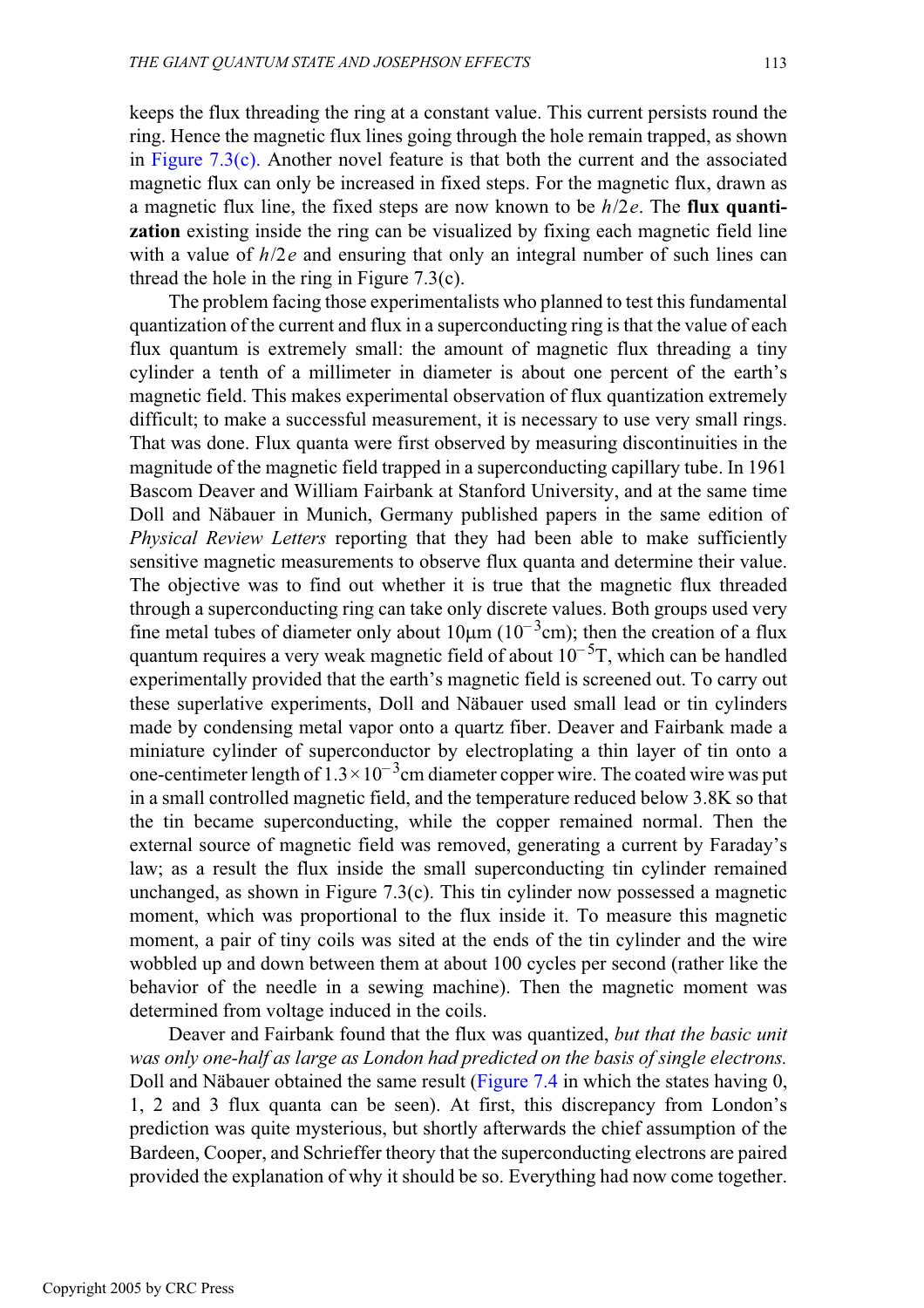

**Figure 7.4** Experimental confirmation by Deaver and Fairbank of flux quantization in a tin cylinder having a very small diameter. The units of magnetic flux on the vertical scale are quanta of value *h*/2*e* and the flux threading the cylinder can only take values on the lines shown, all the intermediate values not being allowed.

These experiments had verified the pairing postulate on which the BCS theory depended. All the Cooper pairs that carry the supercurrent are in the same quantum level. If Cooper pairs are caused to go into another quantum state, they must all change together. Any magnetic flux threading the hole in a superconducting ring can only exist as multiples of a quantum  $\Phi_0$ , called the *fluxon*, given by

$$
\Phi_0 = h/2e = 6.62 \times 10^{-34} \text{J s} / (2 \times 1.6 \times 10^{-19} \text{C}) = 2.07 \times 10^{-15} \text{ Wb}.
$$

Here, the 2 in the denominator occurs because the electrons are paired. This value of a fluxon, equal to Planck's constant divided by twice the electronic charge, is extremely small. The tiny magnitude of this quantity can be put in perspective by noting that in the earth's magnetic field of about  $2 \times 10^{-5}$ T, the area that would be covered by a red blood corpuscle, which has a diameter of about  $7\mu$ m, embraces roughly one flux quantum.

The existence of flux quantization also establishes the strict long-range phase correlation of the Cooper pairs with each other. A visual way of seeing this is shown in a simplistic fashion in Figure 7.5. A basic requirement of quantum mechanics is that a wave must be continuous and have only one value or it does not correspond to a single state. By analogy for a wave to travel round a loop of string, the string must not be cut and the ends must meet! Hence the coherent wave formed by superposition of the pair waves must complete an integral number of cycles round a ring (then the phase increases by an integral number of  $2\pi$  once round the superconducting circuit). Addition of one more flux quantum into the bundle (initially containing an integral number *n* of flux quanta  $\Phi_0$  threading the ring) corresponds to an increase of exactly one more complete wavelength into the ring and the number of fluxons increasing to  $(n + 1)$ . Addition of two (rather than one) more flux quanta needs two extra complete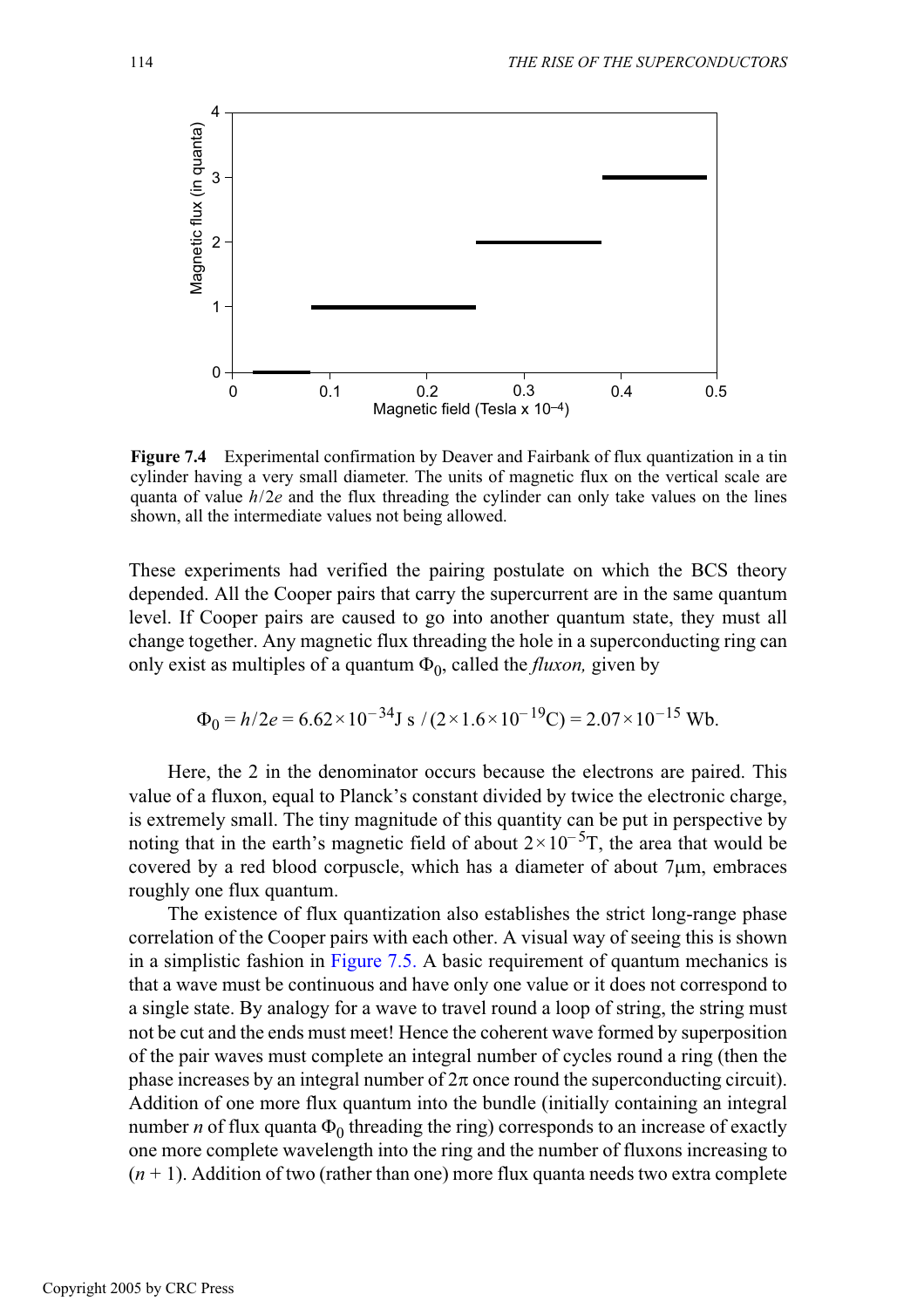

**Figure 7.5** Relationship between flux quantization and phase coherence in a ring with a circulating supercurrent *I* s . In this case 6 magnetic flux quanta thread the ring and there are 6 complete wavelengths round the circuit of the superconducting ring. If another flux quantum were to be added, there would then be 7 wavelengths round the ring. An intermediate state is not possible. Note the resemblance of this picture to that of the atom in Figure 5.2 but the huge difference in scale: the superconducting ring may be eight orders of magnitude (i.e.  $10^8$  times) larger – or even more – than the size of an atom. *Superconductivity is a giant quantum state.*

wavelengths, so that there are now  $(n + 2)$  fluxons. So the observation of flux quantization also confirmed experimentally the existence of long range coherence as the large-scale quantum-mechanical behavior of electron pair waves in superconductors.

Flux quantization is not just restricted to a superconducting ring; that is, for a superconductor with a hole in it. Quantization always appears when a magnetic flux passes through any superconductor, such as those of type II, which are penetrated by an applied magnetic field in the form of fluxoids or bundles of fluxons (see Chapter 8).

As a first step in understanding the mechanism of superconductivity in the high *T*c cuprates, it was vital to find out whether pairing of electrons is also involved. Several experiments have established that this is the case. One of the most compelling is the search for flux quantization carried out at the University of Birmingham by Colin Gough and co-workers shortly after the discovery of YBCO. They were able to measure the flux trapped inside a ceramic ring of YBCO. Their results are shown in Figure 7.6. They found that it is possible to excite the ring between its metastable quantum states corresponding to different integral numbers of the trapped flux. The multiphase nature of the YBCO allowed single quanta of flux to move easily in and out of the ring; this was crucial for the experiment to work successfully in the weakly superconducting material. They measured a value of *h*/2*e* for the flux quantum  $\Phi_0$ , hence establishing that *the superconducting electrons are also paired* in YBCO. In addition, this experiment shows that the long-range coherence of the pair waves is a property of high  $T_c$  cuprate superconductors, as it is for the more conventional materials. Hence flux quantization is a fundamental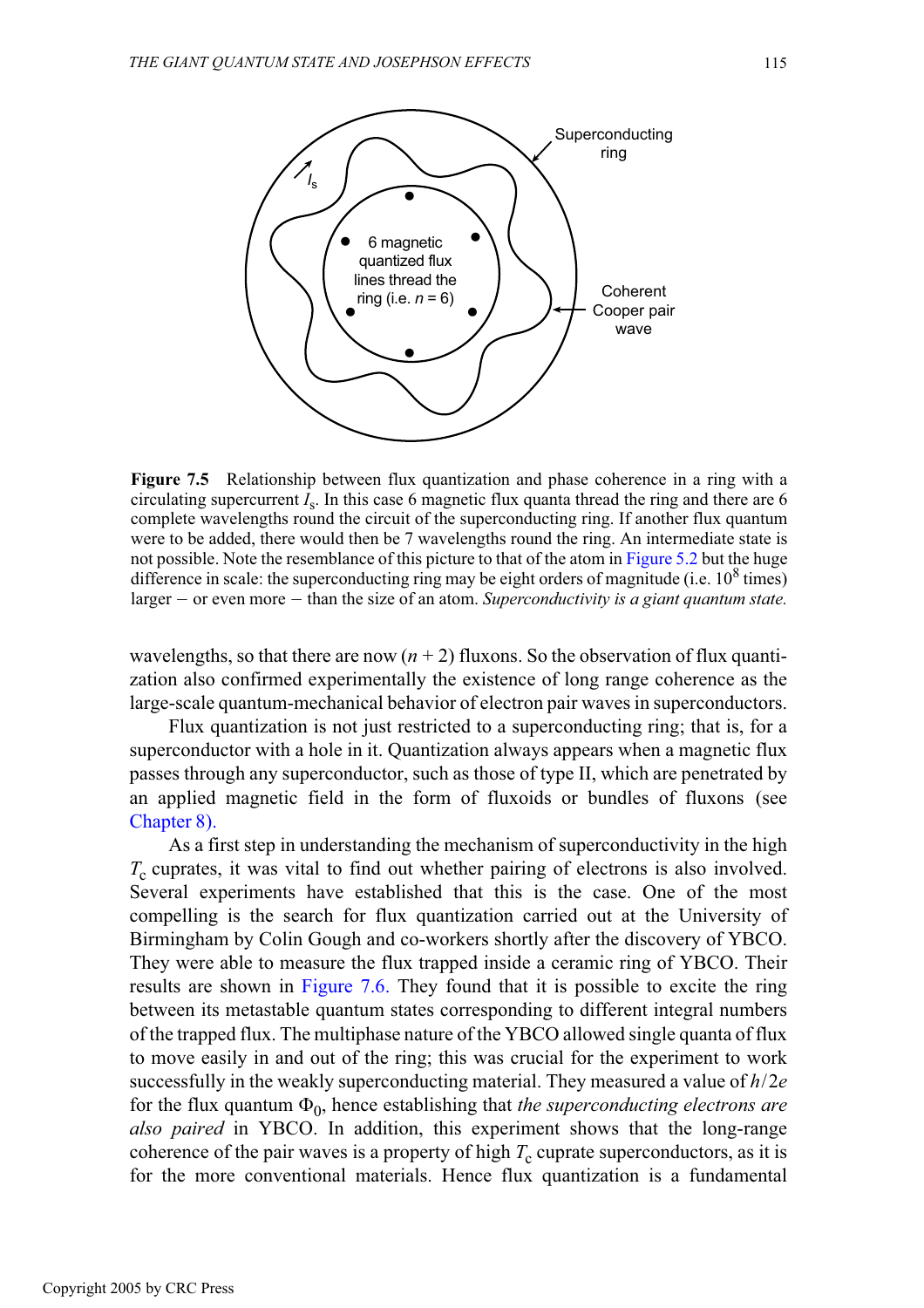

**Figure 7.6** To measure the value of a flux quantum in a high  $T_c$  superconductor, a YBCO ring at 4.2K was periodically exposed (note scale on the graph abscissa is time) to a local source of electromagnetic noise causing the ring to jump between quantized flux states. The equally spaced lines shown here emphasize the quantum nature of the flux transitions because the flux jumps take place in integral numbers of a single flux quantum (*h*/2*e*). (Gough *et al.* (1987).)

property of all superconductors. Today, flux quanta play an important role in the many superconducting devices that depend for their operation on the so-called Josephson effects.

## **Josephson Effects**

Age places no constraints on scientific work. While he was still a research student in the early 1960s at Trinity College, Cambridge, Brian Josephson put forward new fundamental ideas that completely changed the way in which superconductivity is viewed. The eminent American theoretical physicist Philip Anderson, who was a Visiting Professor at Cambridge at the time, has given a fascinating personal account of how Brian Josephson, then a young man of only 22 years of age, developed his far-reaching ideas and discovered the effects, which now carry his name.

Figure 7.6 To measure that 4.2K was periodically exerce that 4.2K was periodically exercution and the absolution of the place in integral property of all supercor many superconducting Josephson effects.<br> **Josephson Effect** Josephson considered what might happen when two superconductors are separated by a thin layer of an insulating material, which acts as a barrier to the flow of current. It had previously been recognized that, on account of their wave nature, electrons can tunnel through a thin insulating barrier between metals (see the discussion in Chapter 6 of how this phenomenon provided a powerful way of testing the BCS predictions). Tunnelling arises because the electron waves in a metal do not cut off sharply at the surface but fall to zero within a short distance outside. The electron wave leaks into the "forbidden" barrier region. Within this distance there is a small but finite probability that an electron will be found outside the metal. Therefore, when a piece of metal is placed very close (within about  $10^{-7}$ cm) to another, electrons have a finite probability of penetrating the potential barrier formed by the insulating layer between the two metals. A small tunnelling current can be caused to flow across the junction by applying a voltage across the two superconductors (Figure 7.7).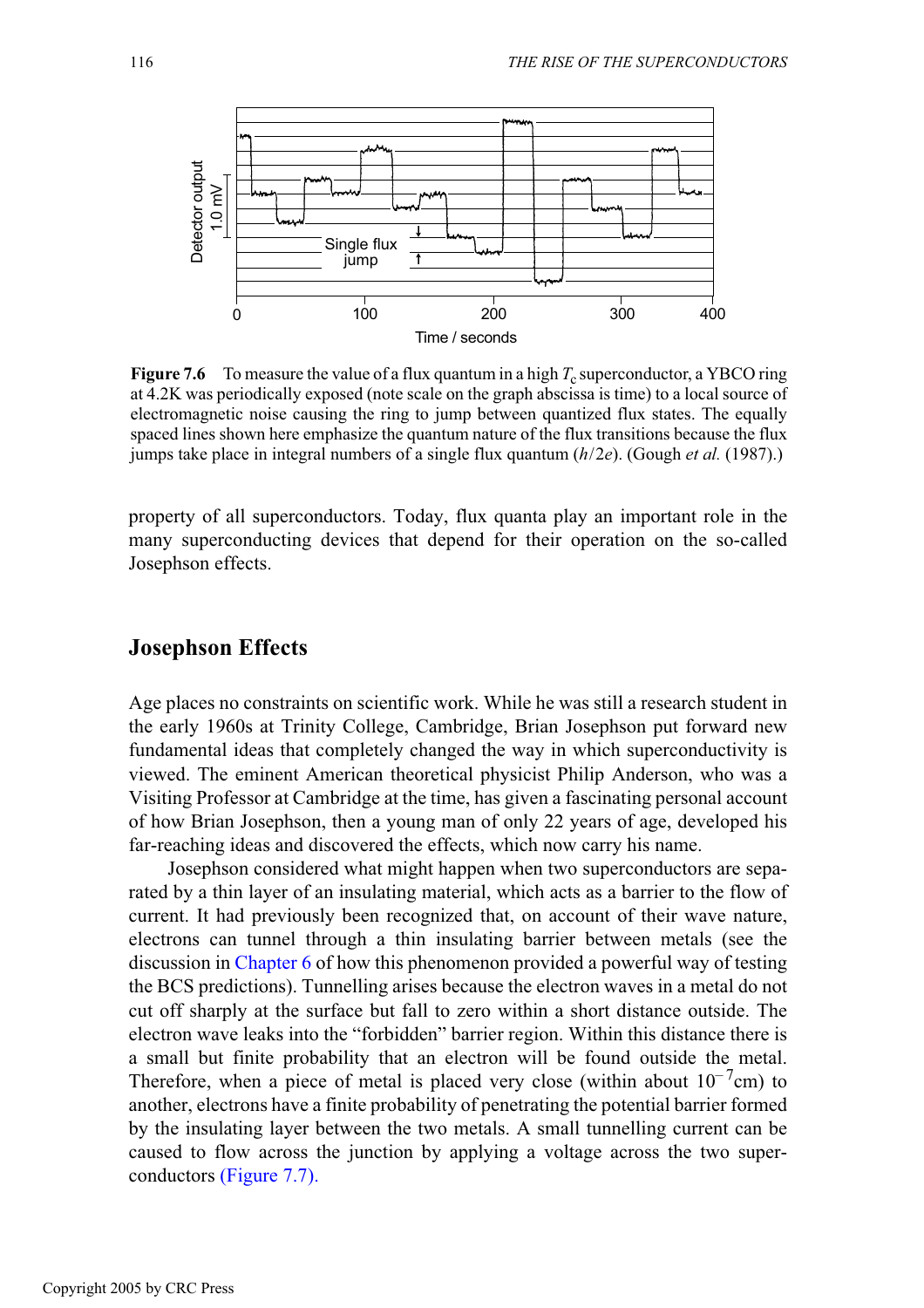

**Figure 7.7** The principle of an experiment to test Josephson's prediction about tunnelling of Cooper pairs through an insulating junction between two superconductors.

In 1962, Josephson pointed out that, in addition to the ordinary single-electron tunnelling contribution, the tunnelling current between two superconductors should contain previously neglected contributions due to the tunnelling of Cooper pairs. The coherent quantum mechanical wave associated with the Cooper pairs leaks from the superconductor on each side into the insulating region. Josephson suggested that if the barrier is sufficiently thin, the waves on each side must overlap and their phases should lock together. Under these circumstances the Cooper pairs can tunnel through the barrier without breaking up. Thus, an ideal Josephson junction is formed between two superconductors separated by a thin insulating layer. The two electrons maintain their momentum pairing across the insulating gap and so the junction acts as a weak superconducting link. When there is a current flowing round a superconducting loop containing such a junction, there is a genuine supercurrent at zero voltage across the insulating layer. Josephson provided an equation for the tunnelling current (see Box 8). He was much puzzled at first as to the meaning of the fact that this current depends on the phase, which may in part explain the title of his paper reporting his work: "Possible New Effects in Superconductive Tunnelling" in the newly created journal *Physics Letters* rather than the prestigious *Physical Review Letters.* 

Anderson returned home to Bell Telephone Laboratories extremely enthusiastic about what Josephson had done and eager to confirm pair tunnelling experimentally. He told a colleague John Rowell of his conviction that Josephson was right. Rowell pointed out that he had noticed suggestive things in tunnelling experiments that he had made on superconductors which could have indicated that he might actually be seeing Josephson effects. Motivated by the new ideas, he set off to study a new batch of tunnel junctions. In those days it was not easy to see the effects but he proved able to do so. Anderson and Rowell had a number of advantages going for them. In the first instance, Rowell's superb experimental skill in making good, clean, reliable tunnel junctions was especially valuable. The direct personal contact with Josephson ensured that they knew what to look for and could understand what they saw. When they came to publish their findings, they were rather more confident than young Josephson had been: now that they had understood and extended the theoretical ideas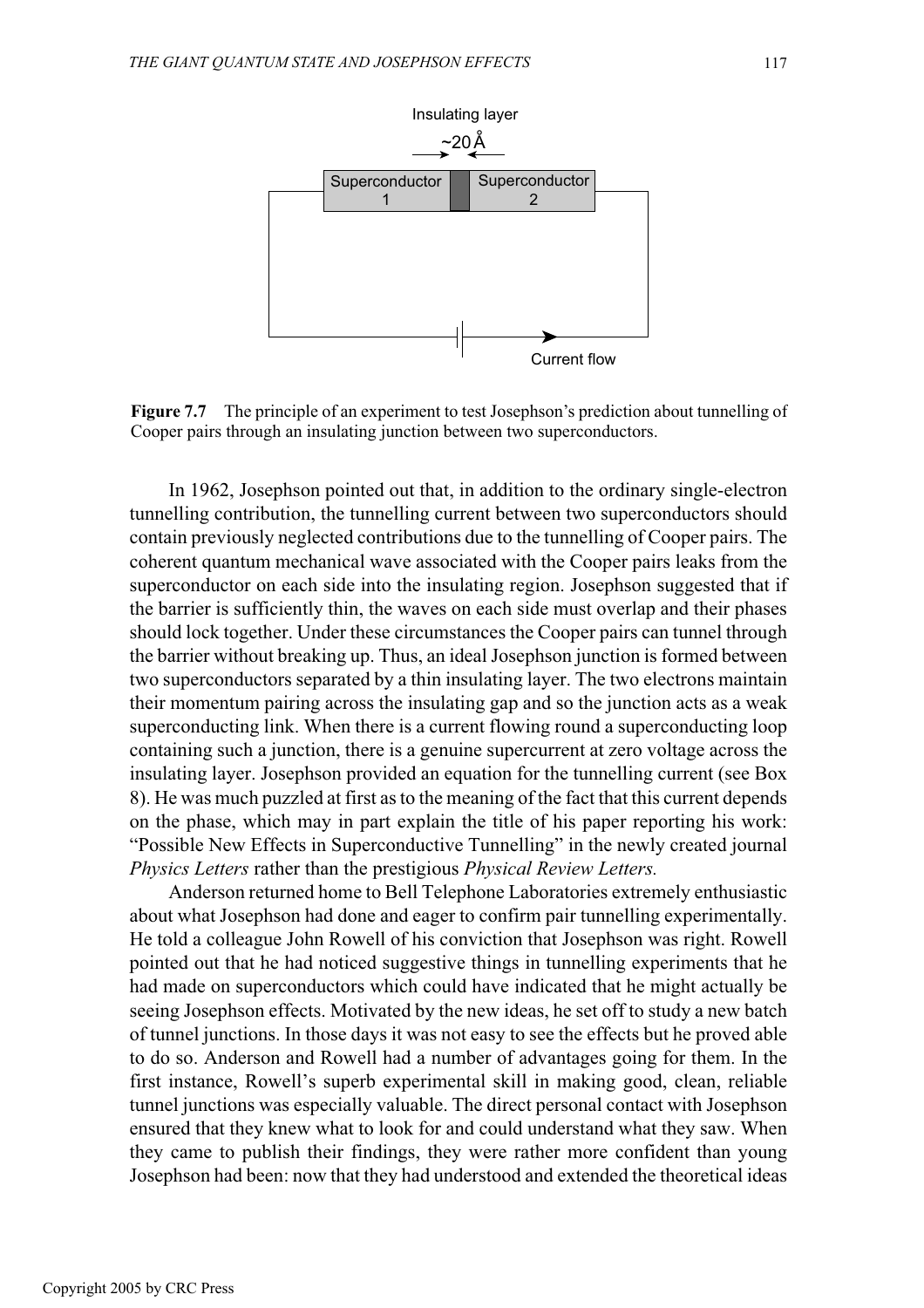## **Box 8**

## **The dc Josephson Effect**

The tunnelling current (*I*) was predicted by the theoretical work of Josephson to be given by the famous dc-Josephson relation, which is central to a detailed understanding of superconductivity:

$$
I = I_{\mathbf{C}} \sin(\theta_1 - \theta_2). \tag{1}
$$

Here  $I_{\rm C}$  is the maximum supercurrent that can be induced to flow, that is the critical current. This expression, also sometimes known as the sinusoidal current phase relationship, relates the current *I* to the phases  $\theta_1$  and  $\theta_2$  of the pair waves on each side (1 and 2) of the junction. The external current drives the difference  $\Delta\theta$ , equal to  $(\theta_1 - \theta_2)$ , between the phases of the macroscopic waves travelling in the superconductors on opposite sides, as illustrated in Figure 7.8 and defined by equation (1).

A second Josephson equation applies when an ac voltage is applied across the junction. Then the phase difference  $\Delta\theta$  increases with time *t* as:

$$
d(\Delta\theta)/dt = 2eV/h.
$$
 (2)

This effect allows a Josephson junction to be used as a high frequency oscillator or detector.



**Figure 7.8** Tunnelling of a Cooper pair wave across the weak link between two superconductors. The phase shift  $\Delta\theta$ , equal to  $(\theta_1 - \theta_2)$ , across the barrier is shown diagrammatically by the two waveforms. It is not physically possible to indicate a waveform in the barrier itself.